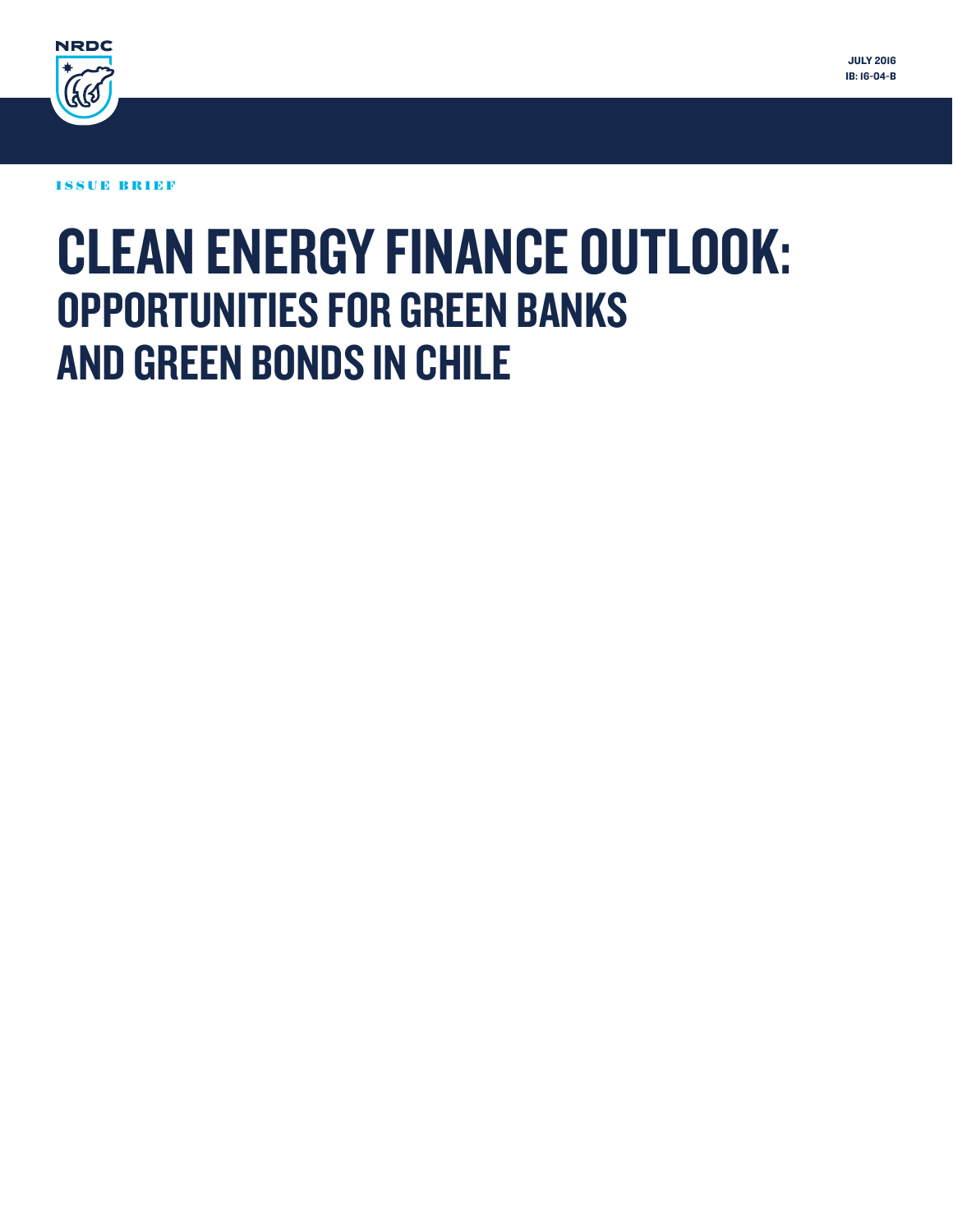#### Acknowledgments

NRDC thanks Nicole Coquelet Frazier, researcher and author of the full study "Financing Outlook for Clean Energy in Chile: Opportunities for Green Banks and Green Bonds." NRDC also extends its appreciation to Carlos Finat, Daniela Martinez and Maria Isabel Rojas for their contributions, suggestions and revisions.

Lead Author: Nicole Frazier Coquelet

#### NRDC Co-authors:

Carolina Herrera, International Program, Latin America Project Amanda Maxwell, International Program, Latin America Project Sarah Dougherty, Center for Market Innovation Douglass Sims, Center for Market Innovation

#### About NRDC

The Natural Resources Defense Council is an international nonprofit environmental organization with more than 2.4 million members and online activists. Since 1970, our lawyers, scientists, and other environmental specialists have worked to protect the world's natural resources, public health, and the environment. NRDC has offices in New York City, Washington, D.C., Los Angeles, San Francisco, Chicago, Montana, and Beijing. NRDC has worked in Chile since the nineties on various environmental and energy issues. NRDC is committed to working with stakeholders in Chile to generate and disseminate new information in order to help drive the dynamic growth of non-conventional renewable energy and energy efficiency for the benefit of Chilean citizens and their environment. Visit us at nrdc.org.

*NRDC Chief Communications Officer:* Lisa Benenson *NRDC Deputy Directors of Communications:* Michelle Egan and Lisa Goffredi *NRDC Policy Editor:* Mary Annaïse Heglar *Design and Production:* www.suerossi.com

© Natural Resources Defense Council 2016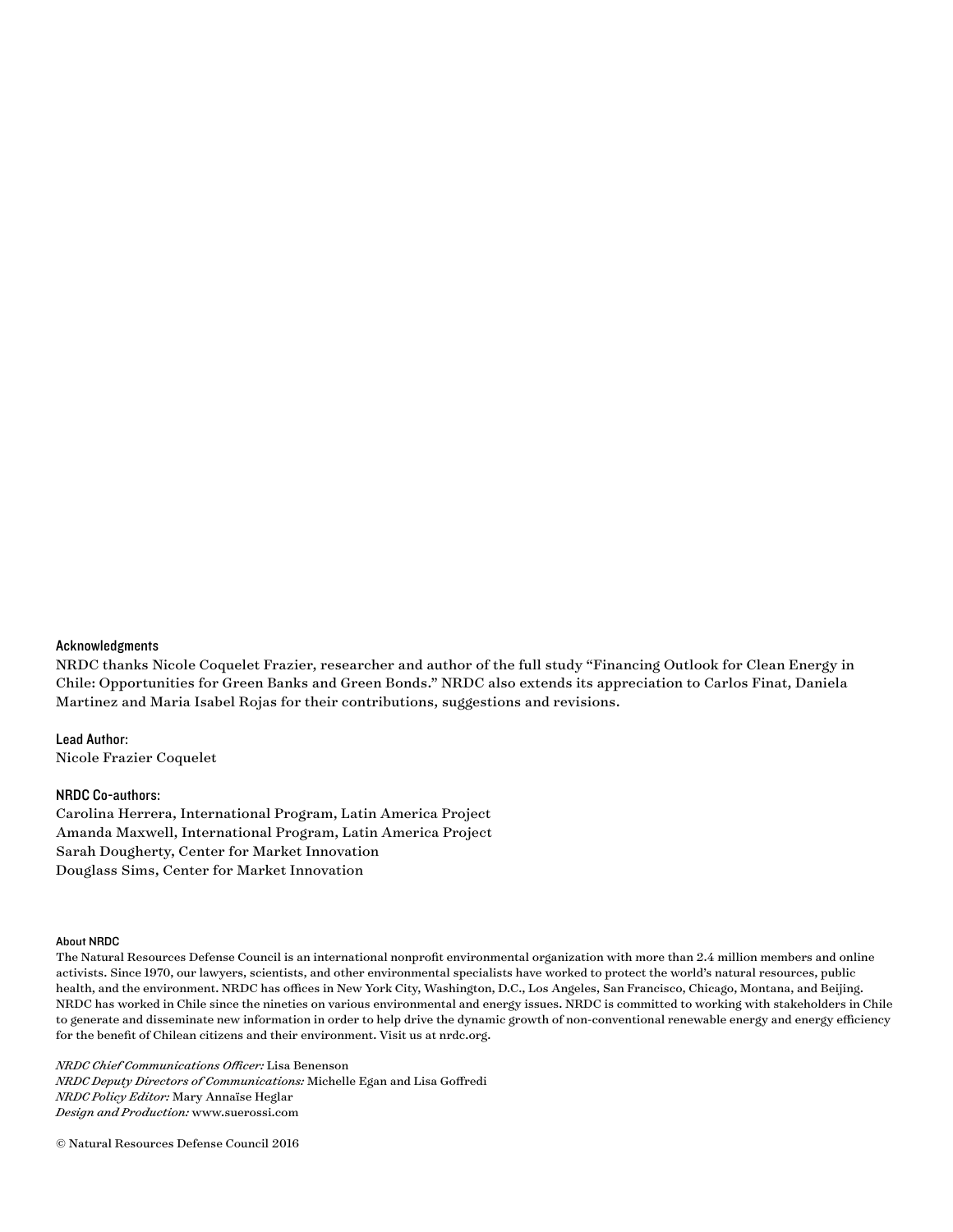# **INTRODUCTION**

There is a broad consensus surrounding the need to increase the amount of clean energy in Chile's electric grid. Nonconventional renewable energy (NCRE)<sup>a</sup> and energy efficiency must play a leading role in the country's energy future. As described in Chile's national long-term energy policy, "Energía 2050," the nation aims to generate at least 70 percent of its electricity from renewable sources by 2050, with a particular emphasis on solar and wind.<sup>1</sup> The 2014 Energy Agenda established a goal of reducing energy consumption by 20 percent by 2025 as compared with business as usual.<sup>2</sup> Moreover, at the 21st Conference of the Parties (COP21), the international climate change summit held in Paris in December 2015, Chile committed to reducing its CO2 emissions per unit of gross domestic product by 30 percent, relative to 2007 levels, by  $2030.^3$ 

Although Chile's clean energy market has grown significantly in recent years, there are still barriers to the deployment of these technologies. In some subsectors, for example, clean energy project developers have trouble accessing financing at a reasonable cost. The types of projects and market segments that still face this obstacle include:

- <sup>n</sup> Grid-connected NCRE projects when implemented by small and medium-size enterprises or when utilizing innovative technologies;<sup>b</sup>
- Smaller-scale NCRE projects for distributed generation (net metering)<sup>c</sup> or for self-supply<sup>d</sup> at the residential, commercial, industrial, and agro-industrial level; and
- **Energy efficiency projects.**

For the purposes of this study, "clean energy" refers to these three categories of projects, based on the footnoted definitions.

International experience has show that green banks and green bonds have the potential to help close clean energy financing gaps. The advantages of green banks include improved credit conditions for clean energy projects, aggregation of small projects to reach a commercially attractive scale, creation of innovative financial products, and market expansion through dissemination of information about the benefits of clean energy. Green bonds can provide long-term and reasonably priced capital to refinance a project once it has passed through the construction phase and is operating successfully. They can also be used to capitalize a green bank and build a portfolio of green assets to attract institutional investors in the capital market.

Green banks and green bonds have been shown to lead to profitable investments and attract private capital. They can also help implement clean energy policies, meet greenhouse gas reduction targets, and support economic development. The Green Bank Network (GBN)—a new initiative launched by six green banks in conjunction with NRDC and the Coalition for Green Capital—was created to help catalyze green investments. GBN's main objectives are to facilitate the exchange of information and experience among existing green banks, help create new green banks, and leverage more private capital.<sup>4</sup> This issue brief is based on the study "Clean Energy Finance Outlook: Opportunities for Green Banks and Green Bonds in Chile?" which was commissioned by NRDC. Preparation for this study included interviews with 34 public and private players in the Chilean electricity market and representatives from the domestic and international financial markets.

### THE EVOLUTION OF CLEAN ENERGY FINANCE IN CHILE

Until 2010, Chile experienced low levels of investment in—and, therefore, implementation of—clean energy projects. This was largely due to the fact that the necessary funding for clean energy projects was essentially limited to the big players in the electricity market who could provide guarantees and corporate backing. However, starting in 2010, the NCRE sector experienced an unprecedented boom that resulted in market growth and expanded financing options. This upturn was the result of several factors, including improved market conditions, lower investment costs, and regulatory reforms.<sup>5</sup>

a In Chile, "nonconventional renewable energy" refers to all renewable technologies except hydroelectric projects with an installed capacity greater than 20 megawatts.

b Innovative technologies" refers to generation technologies based on geothermal energy, ocean power, storage technologies, *inter alia*.

c "Distributed generation" or "net metering" refers to any project incorporating clean technologies to replace traditional energy consumption and to eventually sell surplus energy produced by that project back into the grid.

d "Self-supply" refers to any initiative in which clean technologies replace traditional energy consumption for one's own use.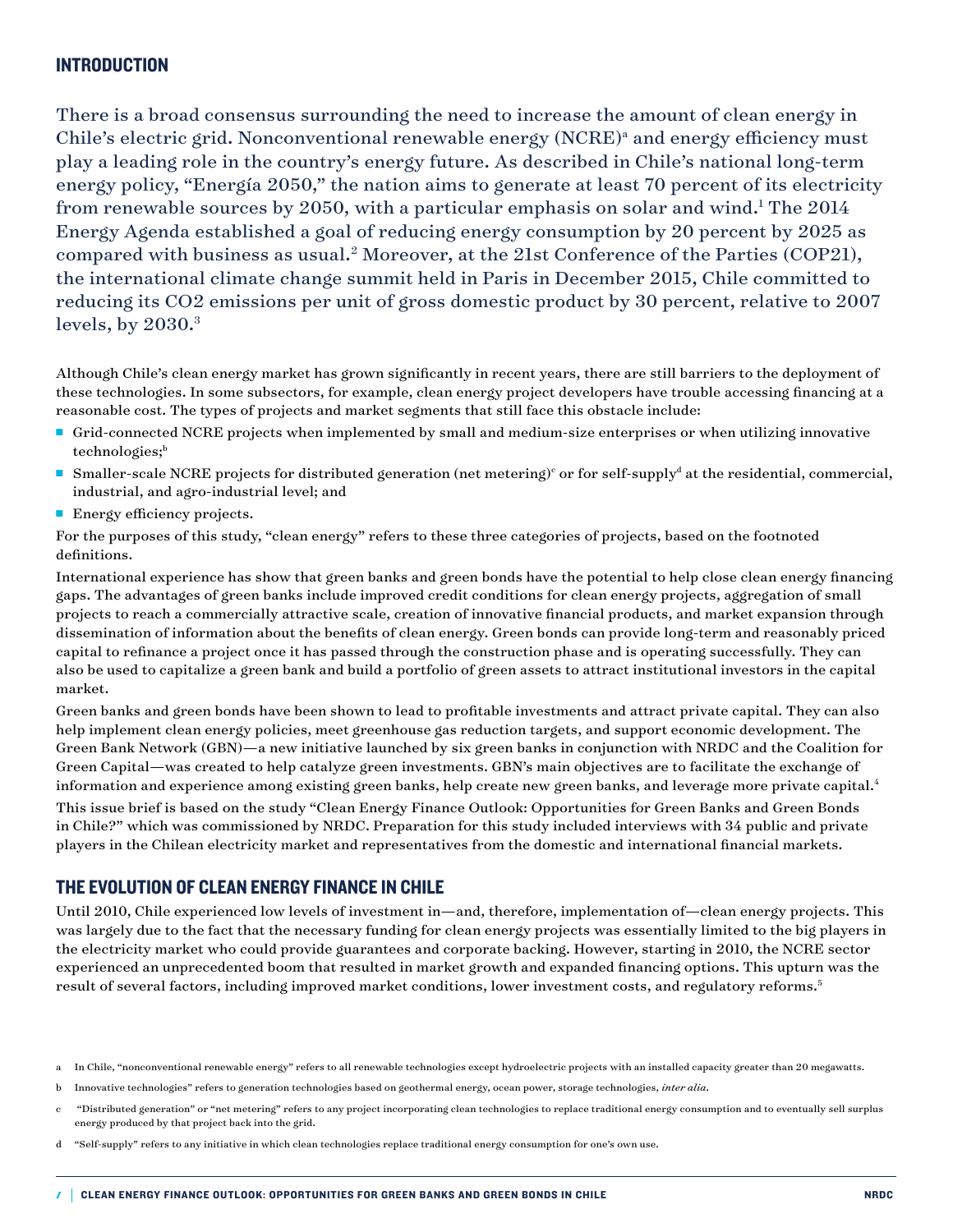As a result, Chile became one of the most attractive places in the world to invest in clean energy, particularly wind and solar projects. According to a report from the National Center for Innovation and Development of Sustainable Energy, or CIFES (the acronym for its Spanish name), in March 2016 the installed capacity of NCRE power plants represented 11.97 percent of the country's total installed generation capacity, compared with 2.6 percent in 2007. These resources currently provide about 11.19 percent of the energy going into the electric grid every month. $^6$  Table 1 below shows an estimate of investment and financing for NCRE projects carried out from 2007 through 2015. In the coming years it is projected that the financing needs for clean energy projects will reach between US\$1 billion and US\$1.4 billion per year.<sup>7</sup>

However, 2015 brought evident changes in market conditions, with reduced electricity demand growth in the manufacturing and mining sectors and a significant drop in energy prices. These changes have contributed to a slowdown in the expansion of NCRE projects, partly due to lower development projections. At the same time, reduced electricity demand has led to fewer power purchase agreements (PPAs) offered by companies that traditionally use such contracts. These changes have resulted in an increased perception of risks associated with NCREs. Banks and financial institutions have become more reticent and have reestablished stricter funding requirements. Therefore, a significant amount of NCRE projects under development could suffer implementation delays or might not advance at all.<sup>8</sup>

# FINANCIAL GAPS IN THE CLEAN ENERGY MARKET

Clearly, barriers and significant financing gaps for clean energy remain. In some subsectors, the commercial potential for clean energy solutions exists, but capital is not flowing. Therefore, project developers cannot access financing at a reasonable cost. These subsectors are seen as high risk—a perception that results in higher financing costs and thus acts as a barrier to the development of these types of projects.

Many of the NCRE projects necessary to reach Chile's targets have relatively high up-front costs, despite the absence of fuel costs (except in the case of biomass). Therefore, they are especially sensitive to the availability of capital. Energy efficiency also faces funding challenges for many reasons. Indeed, lack of access to flexible financing options is one of the main barriers to the further development and implementation of efficiency projects. Therefore, the introduction of more financing options could play a key role in encouraging further growth in Chile's clean energy sector.

Implementation of a green bank, or a green bank-like entity, and development of a green bond market could help close the aforementioned gap. A green bank can help traditional financial institutions remedy the sector's lack of experience and dearth of clean energy market-responsive financing instruments. Through collaboration and risk mitigation, a green bank can also help financial institutions reach stakeholders, projects, and places that have been underserved. Green bonds represent another mechanism to channel low-cost financing to clean energy. These tools could help Chile meet its clean energy and carbon emission reduction goals. Table 4 (pages 10 to 12) shows key obstacles to clean energy finance in Chile, the benefits of green banks and green bonds, and possible applications in Chile.

|--|

| <b>TECHNOLOGY</b>           | <b>CAPACITY (MW)</b> | <b>AVERAGE ESTIMATED</b><br>COST/MW (B US\$) | <b>TOTAL ESTIMATED</b><br><b>INVESTMENT (B US\$)</b> | <b>ESTIMATED VOLUME</b><br>OF FINANCING (B US\$) |
|-----------------------------|----------------------|----------------------------------------------|------------------------------------------------------|--------------------------------------------------|
| Biomass/Biogas              | 329                  | \$2.970                                      | \$977                                                | \$684                                            |
| Wind                        | 907                  | \$2,250                                      | \$2,042                                              | \$1,429                                          |
| Solar Photovoltaic (PV) 713 |                      | \$2.590                                      | \$1,847                                              | \$1,293                                          |
| Hydro $(20)$                | 286                  | \$3,100                                      | \$886                                                | \$620                                            |
| <b>Total</b>                | 2,235                | \$2.728                                      | \$5,752                                              | \$4,026                                          |

# ESTIMATE OF INVESTMENT AND FINANCING FOR NCRE PLANTS INSTALLED, 2007–2015 TABLE 1: ESTIMATE OF INVESTMENT AND FINANCING FOR NCRE PLANTS INSTALLED, 2007–2015

Source: Adapted from information from CDEC-SIC, CDEC-SING, CIFES, "Energía 2050."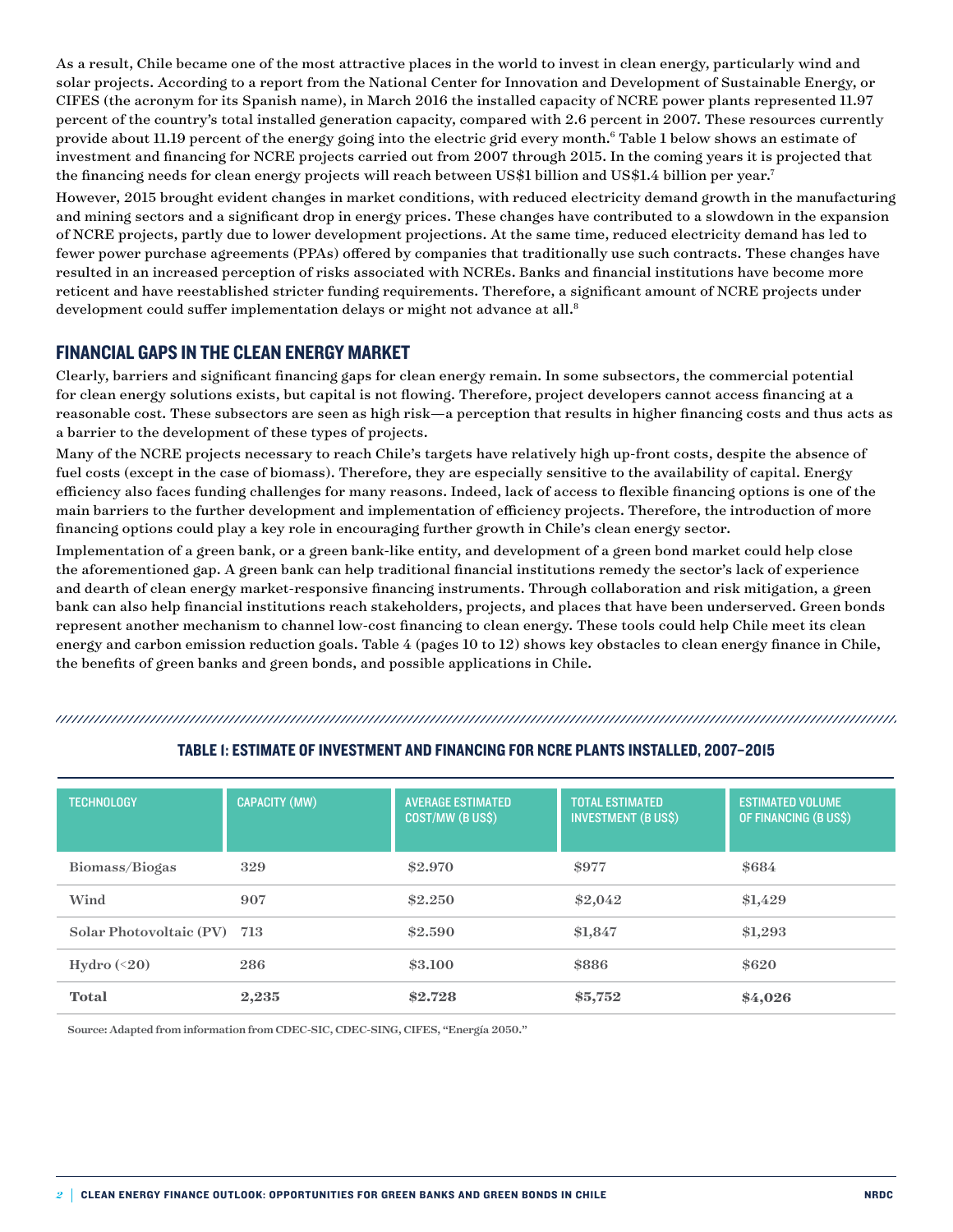# WHAT ARE GREEN BANKS AND GREEN BONDS?

#### GREEN BANKS

Green banks are public or semipublic financial institutions that facilitate access to financing at a reasonable cost and generally with longer maturities for clean energy projects. They focus on developing liquid financial markets for local clean energy projects whose development is constrained by financing costs. These institutions leverage various public funds and use a wide range of financial products to attract private investment. These products include direct long-term loans with below-market interest rates, credit enhancement techniques (e.g., insurance or guarantees), structured investment funds, subordinated debt, investment in existing funds, and bond issuances (to refinance bank investments).

Additionally, green banks can:

- <sup>n</sup> Warehouse a set of smaller-scale projects for the purpose of securitizing them once a commercially attractive scale is reached,
- Standardize contracts to facilitate project aggregation, and
- Disseminate information and data about clean energy technologies and green financing mechanisms to expand investor awareness (referred to as "open-source" banking).

A key advantage of green banks is their capacity to adapt to the local market. To overcome financing barriers, they can offer a diverse set of financial mechanisms and adjust them to the type of project or interested investor (Table 2 on pages 3 and 4) shows examples of investment structures. Green banks seek not only to increase the total investment in the short term, but also to direct future flows of private investment into clean energy projects. A green bank's mission, therefore, is to accelerate the maturation of clean energy markets through financial innovation. In addition, green banks can leverage public funds, which are usually limited, to attract significantly more private capital, strengthening their overall impact. For example, for every US\$1 that the Connecticut Green Bank invests, it attracts US\$10 in private investment.<sup>9</sup>

TABLE 2: EXAMPLE 2: EXAMPLE 2: EXAMPLE 2: EXAMPLE 2: EXAMPLE 2: EXAMPLE 2: EXAMPLE 2: EXAMPLE 2: EXAMPLE 2: EXAMPLE 2: EXAMPLE 2: EXAMPLE 2: EXAMPLE 2: EXAMPLE 2: EXAMPLE 2: EXAMPLE 2: EXAMPLE 2: EXAMPLE 2: EXAMPLE 2: EXAM



TABLE 2: EXAMPLES OF GREEN BANK PRODUCTS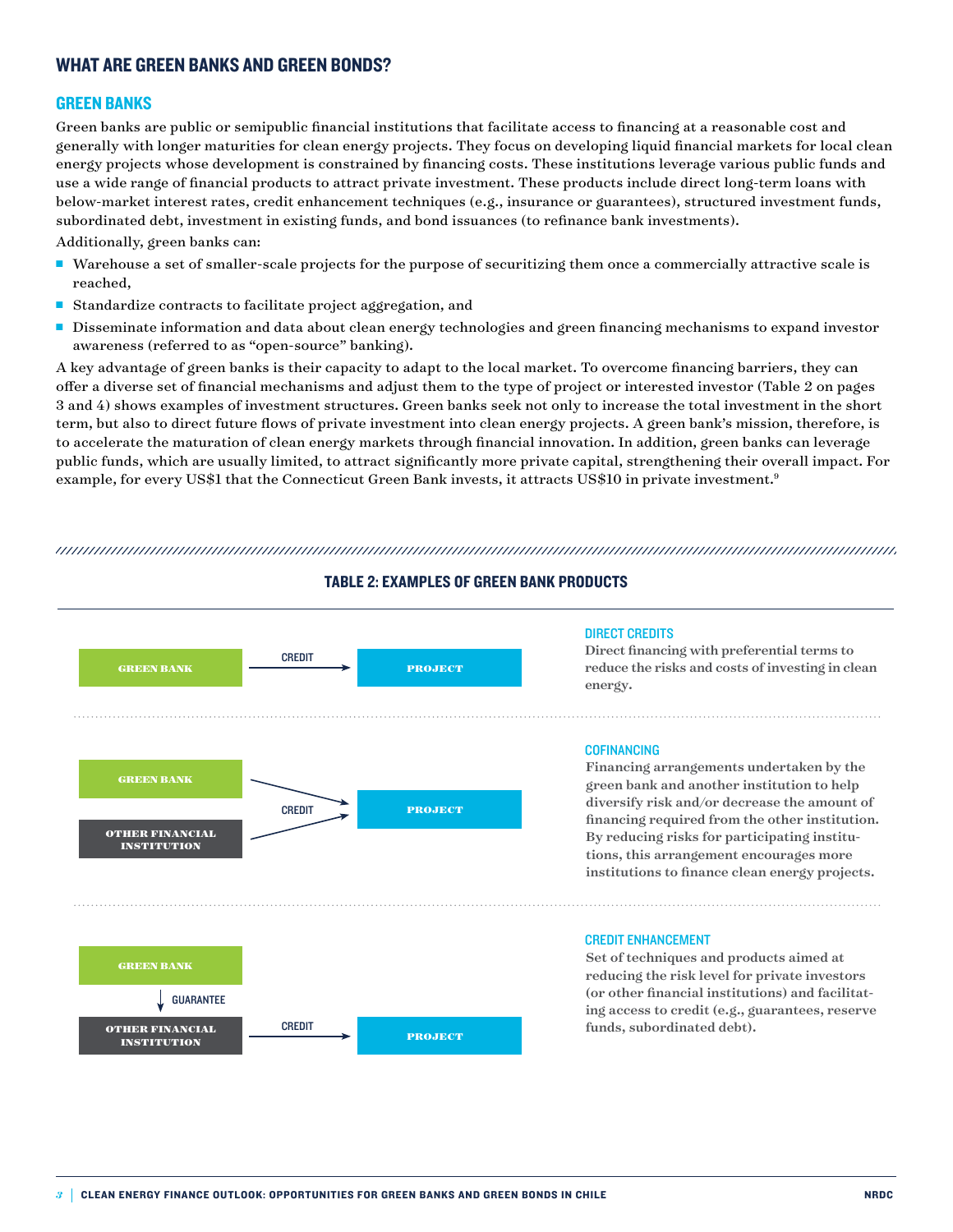#### TABLE 2: EXAMPLES OF GREEN BANK PRODUCTS







#### LEASE WITH OPTION TO PURCHASE

Arrangement in which a green bank provides cofinancing, guarantees, or other credit enhancement techniques to encourage project developers to offer leasing contracts to its clients. Clients then pay a monthly fee to lease energy efficiency solutions or self-supply systems within a defined time span. In the case of self-supply systems (e.g., solar panels), clients receive the power generated at no additional cost. At the end of the leasing period, customers generally have the option to buy the products and equipment or sign another lease. This arrangement helps encourage investment in clean energy solutions by familiarizing consumers with the products while reducing or even eliminating their up-front costs.

#### WAREHOUSING

Near-term financing that allows the green bank to aggregate a number of small-scale projects with the goal of eventually selling them off as securities. Aggregating loans or other financing assets to sell together this way can help lower transaction costs and bring smaller projects to a scale that is attractive to private investors, who often prefer purchasing a single portfolio of assets rather than many small assets.

#### **SECURITIZATION**

Process by which illiquid assets such as longer-term loans are transformed into marketable securities, which are more liquid and thus far easier to sell in the open market than individual loans. This helps increase the availability of lower-cost financing through capital markets (e.g., through green bonds). After the initial warehousing stage, the green bank transfers the assets to a special purpose vehicle (SPV), a legal entity that holds the assets on its balance sheet and issues the securities. The SPV then receives the proceeds from the securities issuance and transfers them back to the green bank, thereby recapitalizing it. Investors are remunerated via the interest income generated through loan repayments. The bank is therefore a mediator but does not assume the credit risk after the warehousing period. This financing system helps grow the market, reduce financing costs, and reach a more diverse group of investors.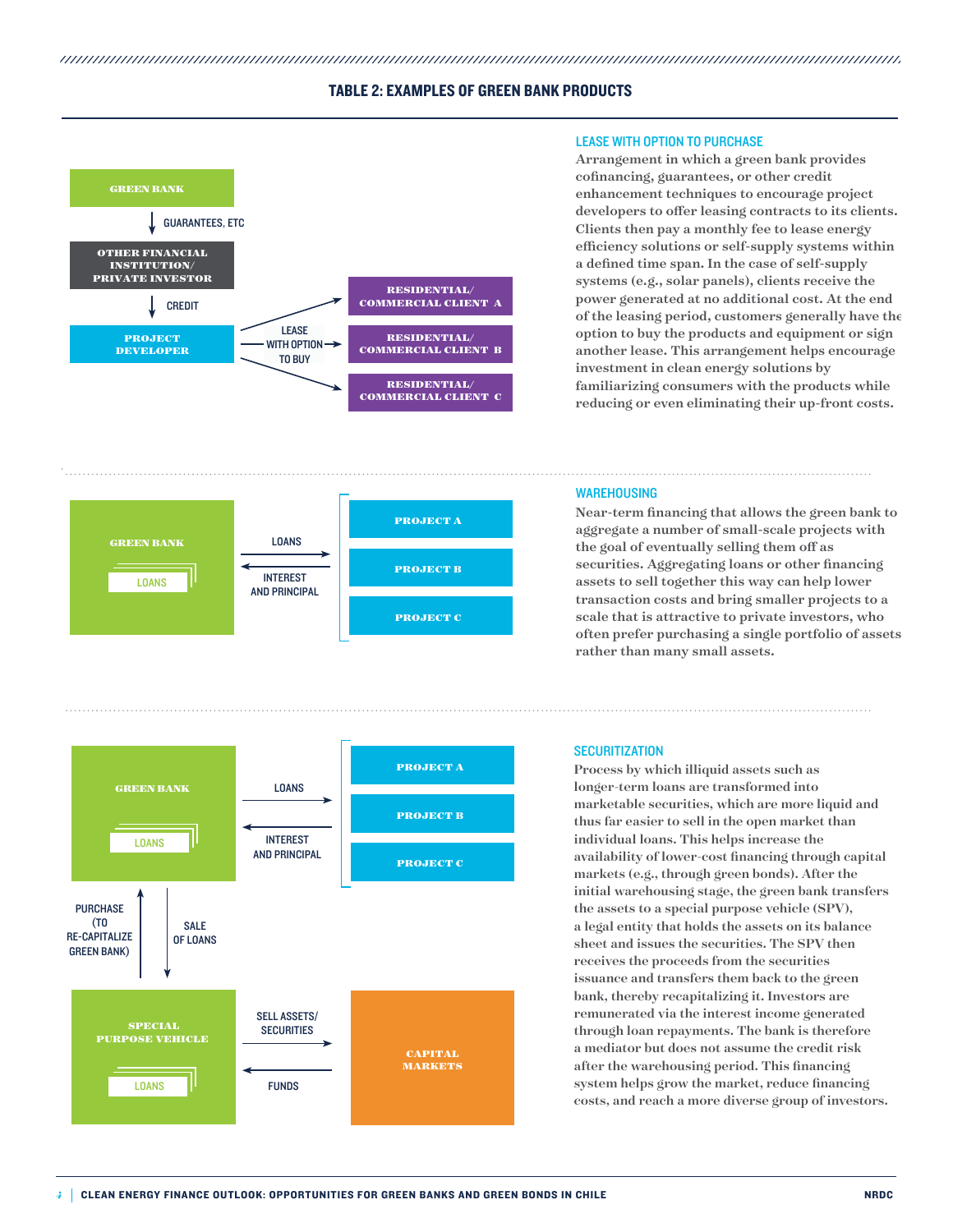#### GREEN BONDS

Green bonds operate like conventional bonds, except with the stipulation that funding be used only for "green" projects, such as clean energy. Like conventional bonds, green bonds are debt instruments offered to the market for a fixed term and usually at a fixed interest rate in order to raise capital to finance projects. Green bonds may be issued by multilateral development banks, government agencies, municipalities, financial institutions, and private enterprises.

Overall, green bonds will offer greater benefits to larger NCRE projects because bond issuances (both conventional and green) become profitable only on a large scale. However, it is also possible to aggregate small-scale renewable energy or energy efficiency projects into one portfolio so that these initiatives can also access capital in the bond market (mainly through asset-backed securities).10

In addition to facilitating access to various sources of capital to promote the development of sustainable projects, green bonds provide a way to measure and verify compliance with certain environmental performance standards. The key to making this market work is ensuring transparency and accountability by: 1) defining the use of funds; 2) defining the criteria for project evaluation and selection, 3) managing the proceeds from the bond issuance to ensure they are used only for projects that meet these criteria, and 4) reporting on the use of funds and the "green performance" of funded assets.<sup>11</sup> Some green bond investors also seek third-party verification to ensure that issuers are following appropriate procedures and that financed projects meet the standards developed by independent expert organizations, such as the Climate Bonds Initiative  $(CBI)^{12}$  Figure 1 shows the steps for the issuance of green bonds.

In general, green bonds fall into the following four categories: $13$ 

- <sup>n</sup> **General obligation bonds:** The proceeds from the bond issuance are used for green projects. These bonds are guaranteed by all of the financial resources of the issuer.
- **Revenue bonds:** The proceeds from the bond issuance are used for green projects. These bonds are backed by revenue generated by the issuer, e.g. through taxes and fees.
- **Project bonds:** The proceeds from these bonds are limited to financing specific underlying green projects. These bonds are secured only by the assets and the revenue stream of those specific projects.
- **Example 3 Securitized bonds:** The proceeds derived from these bonds are used 1) for green projects, or 2) directly for underlying green projects. These bonds are backed by assets that have been grouped as collateral.

TUURE 1: ISSUURE 1: STEPS FOR ISSUURE 1: STEPS FOR ISSUURE 1: STEPS FOR ISSUURE 1: STEPS FOR ISSUURE 1: STEPS



### FIGURE 1: STEPS FOR ISSUING GREEN BONDS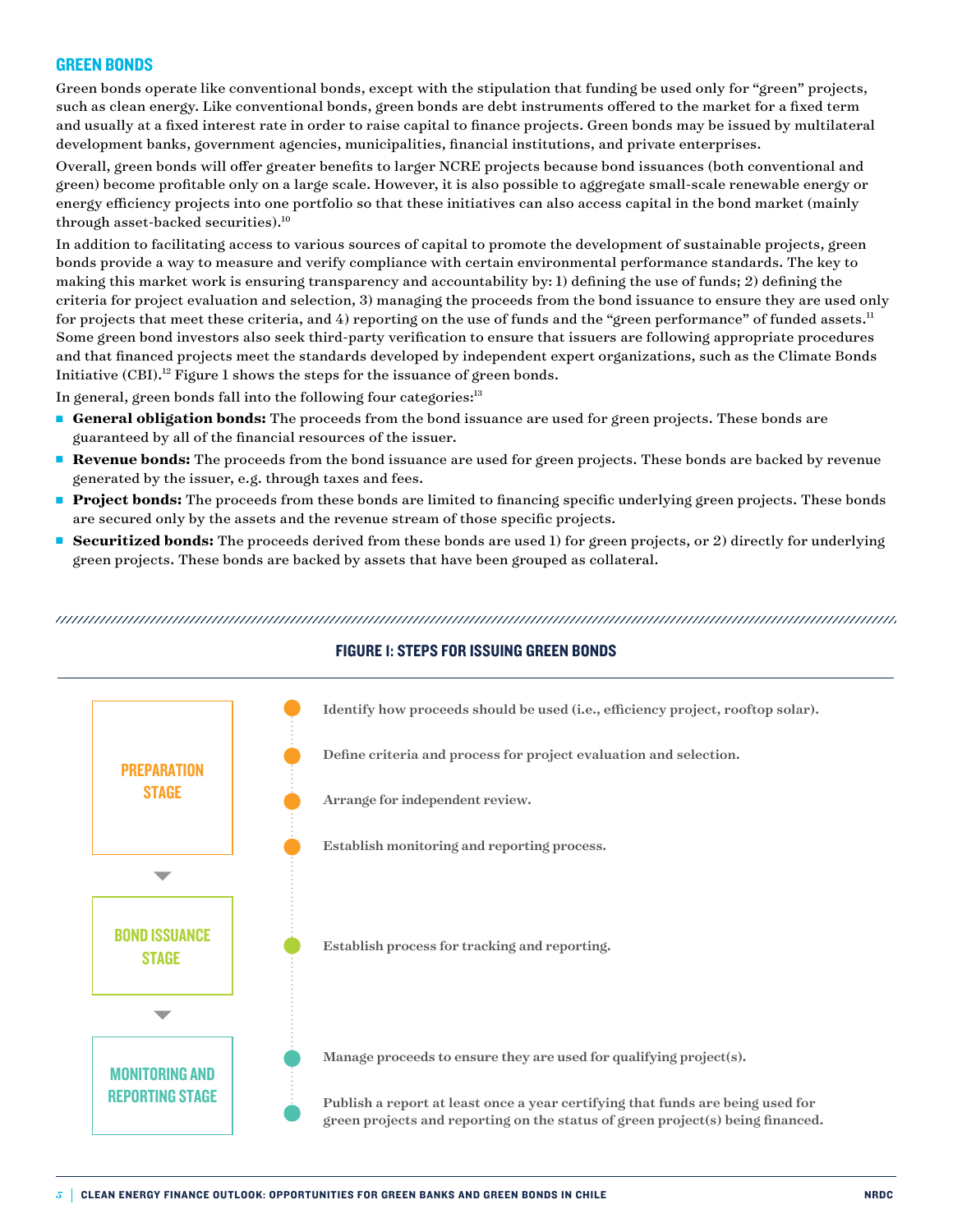## INTERNATIONAL EXPERIENCE WITH GREEN BANKS AND GREEN BONDS

International experience has shown that green banks and green bonds can lead to profitable investments. They also attract private capital and expertise, assist in job creation, and help meet government energy and climate goals.

#### GREEN BANKS

Green banks exist in places as diverse as the United Kingdom; Australia; Malaysia; Japan; and several U.S. states, including New York, California, Connecticut, and Hawaii. Launched at COP21, the GBN facilitates the exchange of information and experience among existing green banks and governments that seek to develop new institutions.<sup>14</sup>

The **UK Green Investment Bank** (UKGIB) and its offshore wind project investment program is one success story. Through the wind program it has participated in financing projects with a total installed capacity of 2.9 GW. After identifying a shortage of capital for offshore wind projects, the program has contributed to the industry's growth in the United Kingdom. And by making its investments under commercial terms, the UKGIB has proved to private investors that these projects are both viable and attractive.15 The UKGIB also actively invests in energy efficiency solutions, waste and bioenergy, and onshore renewable energy projects. As of March 2016, the UKGIB had invested in 66 green infrastructure projects and 7 funds. The institution has committed £2.6 billion (US\$3.6 billion) directly to transactions with a value of £10.6 billion  $(US$15.2 billion).<sup>16</sup>$ 

The **Connecticut Green Bank** (CTGB) offers various incentives and low-cost financing for clean energy projects. One of its initiatives is the Commercial Property Assessed Clean Energy (C-PACE) program, which aims to provide long-term financing to owners of commercial, industrial, or multifamily residential properties so they can improve their buildings and reduce energy costs through energy efficiency solutions without any up-front investment. Under this program, building owners can finance improvements through a voluntary special assessment on the property's tax bill. The capital invested by the program is secured by a lien on the property, allowing the cost of the improvement to be paid over time. This lowers the risk level associated with the investments, making these projects more attractive to the private sector.<sup>17</sup>

In Australia, the **Clean Energy Finance Corporation** (CEFC) created a bioenergy fund to unblock and accelerate investment in this sector. The fund supports a wide range of projects that produce clean energy in agriculture, forestry, and mining waste management and hopes to raise more than AUD\$200 million in capital (US\$153 million). The CEFC recognized that many of the sector's opportunities are small-scale initiatives that have trouble obtaining financing—a problem that the corporation seeks to resolve by attracting private capital.<sup>18</sup>

In 2013, the **Green Infrastructure Authority** of Hawaii established the Hawaii Green Energy Market Securitization (GEMS) program, which aims to put clean energy technologies within reach of all Hawaiians. While the deployment of clean energy had advanced significantly in Hawaii by that time, some citizens still did not have access to traditional financing for clean energy solutions, particularly renters and those with low credit scores. Consequently, one of the program's main objectives is to close this market gap and reach a wider customer base. The program has developed innovative products to finance solar photovoltaic (PV) home systems without the need for large up-front investments. Program funding originally came from a bond issuance of US\$150 million. The bonds are secured through a "green infrastructure fee" on utility bills. Although only the initial phase of the program has been launched to date, it is worth mentioning as an example of the use of innovative products for projects that are difficult to finance.<sup>19</sup>

Finally, in Japan, the **Green Finance Organization** has created a Green Fund to promote local investment in lowcarbon initiatives. Its objective is to solidify the business case for low-carbon projects by making equity investments in these projects. The fund increases its own equity by attracting private capital, including investments and loans from local financial institutions. Investments are made in projects that not only reduce greenhouse gas emissions but also stimulate local economies. This is achieved by working with locally based companies and focusing especially on the project development phase during which there is no revenue generation.<sup>20</sup>

#### GREEN BONDS

The green bonds market was created in 2007, making them a relatively new way to invest in clean energy projects. While most green bonds were initially issued by development banks, in recent years the green bond market has seen sustained growth with the participation of public and private institutions. In 2014, new green bond issuances totaled more than US\$38.8 billion.21 Today green bonds are issued by multilateral organizations such as the World Bank, the International Finance Corporation, the European Investment Bank, and the Germany-based KfW Development Bank. Government agencies, municipalities, commercial banks, and energy companies have also issued green bonds. Cities as diverse as Johannesburg, New York, Spokane, Tacoma, Gothenburg, and Washington, D.C., have issued green bonds to finance low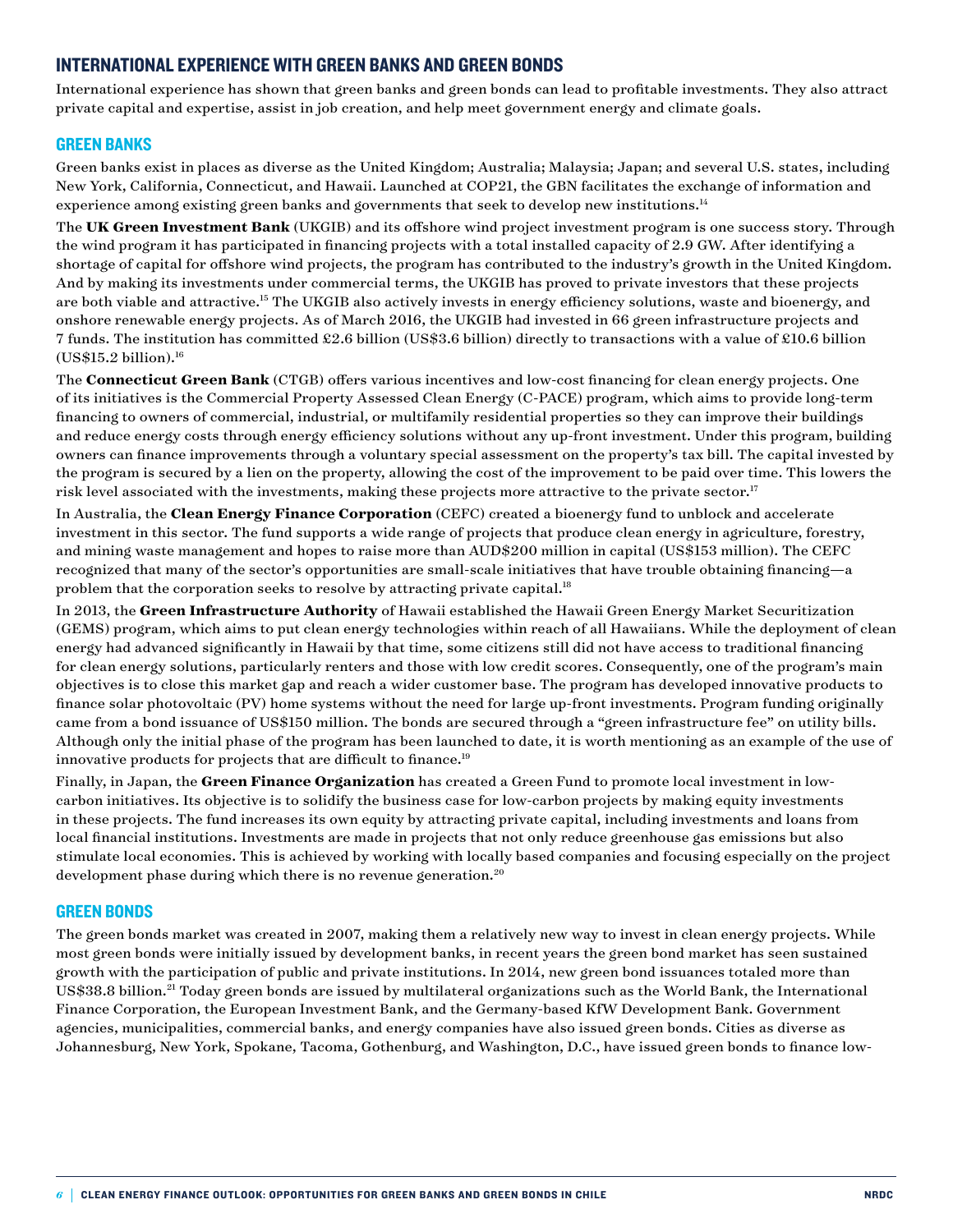carbon transportation and energy projects and to improve water quality and management.<sup>22</sup> Through green bonds, cities can attract more diverse investors.

Although the green bonds market is new, it is important to expand it to facilitate future clean energy financing. It is worth noting that as banking regulations from the Basel III accords advance, they will put additional pressure on banks' balance sheets. Green bonds can help by increasing liquidity. For banks, it will be easier to finance clean energy projects and meet the requirements of Basel III if there is a functioning market for green bonds. In particular, there are great opportunities for green bonds in emerging markets due to the high growth potential of clean energy and the need for greater liquidity to meet Basel III.<sup>23</sup> Therefore, although green bond activity has been concentrated mainly in European and North American markets, examples are also emerging in Latin America.

In October 2015, the Mexican development bank **Nacional Financiera** (NAFIN) issued the nation's first green bond to finance renewable energy initiatives worth US\$500 million. NAFIN will use the proceeds to finance nine wind projects in Mexican states where private companies are beginning to invest. The issuance was highly successful, registering demand of more than US\$2.5 billion and attracting investors from Latin America, Europe, Asia, and the United States, including specialized green investment funds and institutional investors. In addition to expanding and diversifying the investor base, the NAFIN bond was the first Latin American green bond to achieve international certification by the Climate Bond Standards Board. As mentioned above, the CBI standards are evaluation tools that help investors identify high-quality climate solutions in need of financing. $24$ 

Moreover, in December 2014, the private company **Energía Eólica S.A.** issued Peru's first corporate green bond, worth US\$204 million. This bond is an example of how green bonds enable low-cost project refinancing while attracting institutional financiers seeking investments with low risk and steady income flow. The bond allowed Energía Eólica to repay existing loans and credits used during the construction of two wind farms, which have a combined installed capacity of 114 MW. The projects have 20-year PPAs with the government, and the bonds are guaranteed by the company's present and future assets and its earnings. Although the bond attracted the participation of international investors, more than 80 percent of the notes went to pension funds and insurers from Peru.25At the regional level, the Inter-American Development Bank (IDB) approved a financing package of up to US\$450 million to establish an Energy Efficiency Green Bond in Latin America that will also receive up to an additional US\$217 million from the Green Climate Fund. By issuing securities backed by green assets, this initiative will provide an alternative financing mechanism for private energy efficiency projects, mainly those sponsored by energy service companies (ESCOs). Generally, funding for ESCOs is very limited, with high costs and short terms that are not feasible for energy efficiency projects. This IDB initiative will help overcome these common barriers. Green bonds seek to absorb the risks and initial costs (including costs to establish new financial structures and to build capacity), thus helping to develop the market and to leverage private funds. The bond structure includes a first phase to warehouse projects from several ESCOs, and then a second phase to securitize them. To facilitate the aggregation and securitization of these projects, they must be standardized. The project is being implemented first in Mexico and then will be replicated in the Dominican Republic, Jamaica, and Colombia.<sup>26</sup>

# OPPORTUNITIES FOR GREEN BANKS AND GREEN BONDS IN CHILE

According to our preliminary analysis, establishment of a green bank, or green bank-like entity, and development of a green bond market could help mobilize capital toward sectors that traditional financing does not currently reach. These two green finance solutions could encourage private investment and help standardize funding practices, thereby facilitating the implementation of clean energy projects in Chile. Green banks can leverage existing tools and adapt them or even create new products tailored to each sector. For example, targeted programs could spur clean energy deployment in rural communities. Furthermore, the implementation of such initiatives could help decentralize access to financing, which is currently concentrated in the Santiago metropolitan region. Given that a significant portion of the projects, industries, and sectors that could potentially benefit from a green bank or green bonds are located in other regions, innovative tools would help develop clean energy throughout the country.

It should be noted that the development of more clean energy in Chile would mean a greater diversification of the national electrical generation capacity, which should, in turn, help mitigate sharp fluctuations in energy prices due to fuel cost volatility and variations in hydrological conditions. Finally, an increased proportion of clean energy in the electric grid would bring Chile closer to its energy efficiency and climate change mitigation goals.

### CONCLUSIONS AND RECOMMENDATIONS

For Chile to truly benefit from a diversified grid, a variety of clean energy projects must be systematically and continuously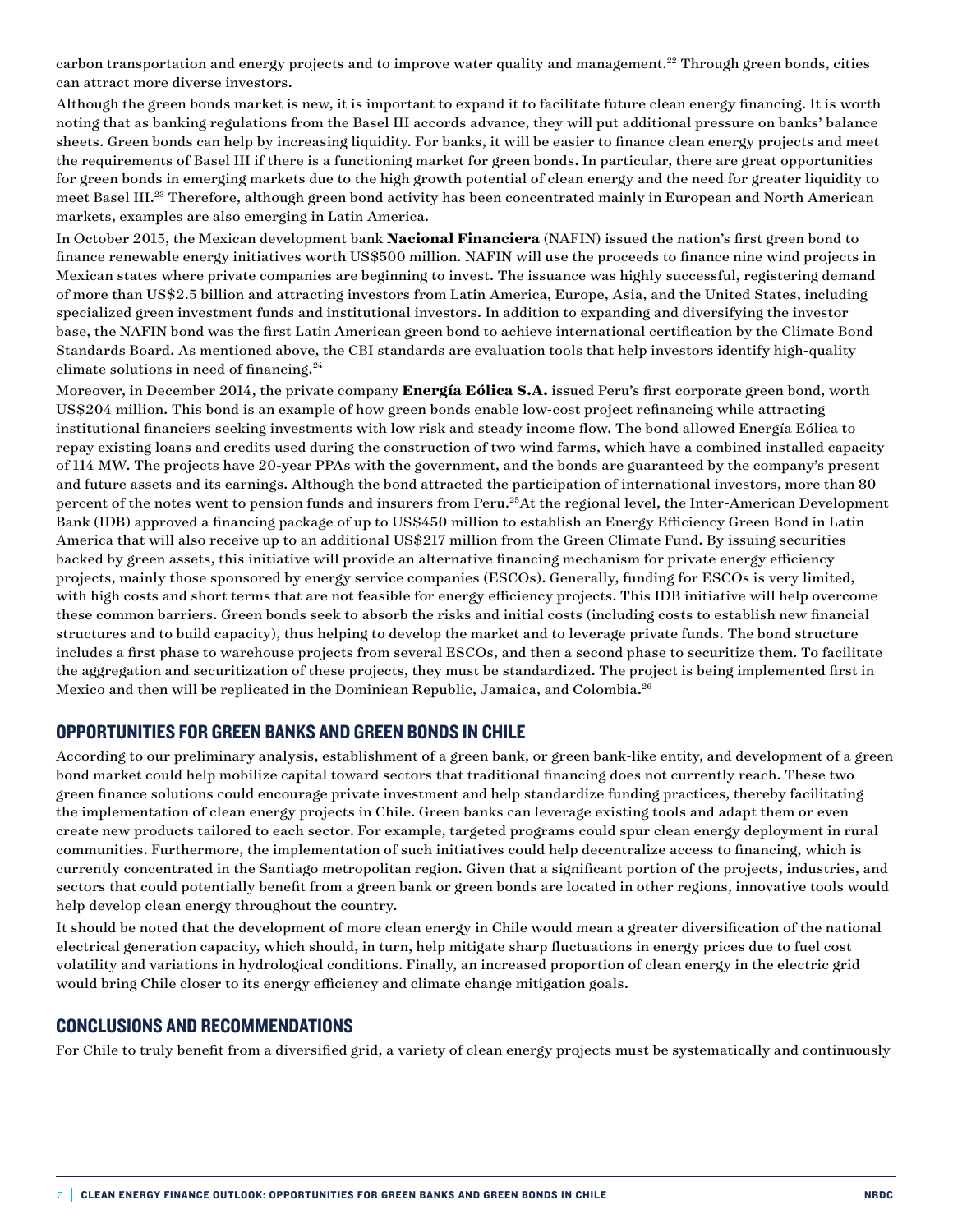developed and financed. These include utility-scale NCRE projects; small and medium-size residential, commercial, and industrial solutions; and energy efficiency options. Green banks and green bonds are two possible solutions to boost investment in these kinds of projects.

A green bank could be created in conjunction with existing Chilean institutions or agencies to take advantage of the country's previous experience. Table 3 (on page 9) shows the various stages of implementing a green bank. In addition, we recommend the following steps:

- Identify possible gaps in financing options already offered by various government institutions that could be filled by a green bank.
- Educate and train relevant stakeholders about green banks.
- <sup>n</sup> Identify and define the subsectors or technologies that could benefit from a Chilean green bank and its specific program(s).
- <sup>n</sup> Conduct a detailed legal analysis on: i) the feasibility and desirability of a green bank to take one form or another, including whether an existing institution should be transformed into a green bank; and ii) regulations that would impact a green bank and potential necessary regulatory changes for implementation in Chile.

For green bonds, we recommend the following next steps:

- Develop and disseminate information for bond issuers and investors specifically about green bonds, how to create them and market them based on appropriate standards, and the benefits for issuers.
- <sup>n</sup> Facilitate the aggregation of projects to achieve the necessary scale to make them profitable (green banks and development institutions are particularly suited to help with the initial aggregation).
- <sup>n</sup> Help to create initial green bond issuances through development institutions to serve as examples of the process and products (e.g., the NAFIN green bond).
- <sup>n</sup> Examine possible legal and regulatory changes to create preferential treatment for green bonds that can incentivize their use (e.g., reduced withholding tax on green bonds to make them more attractive than conventional bonds).

Finally, Chile can collaborate with the international networks currently promoting and developing these green finance solutions to benefit from existing experience and expertise.

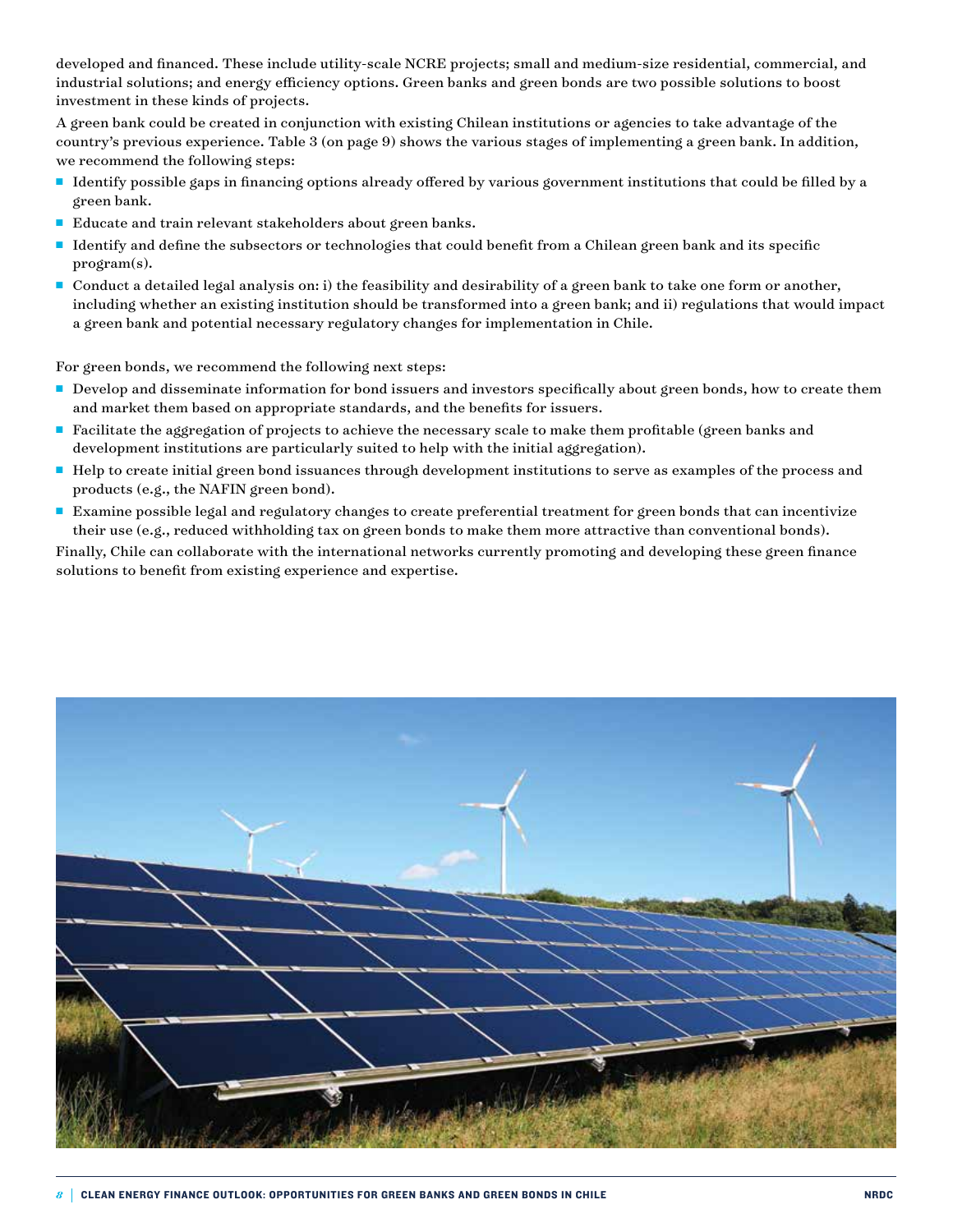# Green bank establishment besteht besteht auf dem dem dem dem besteht auf dem dem dem dem dem dem dem dem dem d TABLE 3: GREEN BANK IMPLEMENTATION PHASES (INTERNATIONAL EXPERIENCE)

| PHASE 1<br><b>SCOPING AND EDUCATION</b>                                                                                                                                                                                                                                                                                                                                                                                                                                                                                                                    | PHASE <sub>2</sub><br><b>ANALYSIS AND RESEARCH</b>                                                                                                                                                                                                                                                                                                                                                                                                                                                                                                                                                                                   | PHASE 3<br><b>ESTABLISHMENT</b>                                                                                                                                                                                                                                                                                                                                                                 | PHASE 4<br><b>OPERATION</b>                                                                                                                                                                                                                                                                                                                                                                                                   |
|------------------------------------------------------------------------------------------------------------------------------------------------------------------------------------------------------------------------------------------------------------------------------------------------------------------------------------------------------------------------------------------------------------------------------------------------------------------------------------------------------------------------------------------------------------|--------------------------------------------------------------------------------------------------------------------------------------------------------------------------------------------------------------------------------------------------------------------------------------------------------------------------------------------------------------------------------------------------------------------------------------------------------------------------------------------------------------------------------------------------------------------------------------------------------------------------------------|-------------------------------------------------------------------------------------------------------------------------------------------------------------------------------------------------------------------------------------------------------------------------------------------------------------------------------------------------------------------------------------------------|-------------------------------------------------------------------------------------------------------------------------------------------------------------------------------------------------------------------------------------------------------------------------------------------------------------------------------------------------------------------------------------------------------------------------------|
| <b>EXPLORATORY RESEARCH:</b><br>• Overview of local clean energy<br>market (potential, trends, etc.)<br>• Assessment of government support<br>Analysis of existing financial<br>$\bullet$<br>mechanisms and institutions<br>and gaps that can be filled by<br>a green bank<br>Identification of stakeholders<br><b>STAKEHOLDER EDUCATION:</b><br>• What is a green bank?<br>• What are potential benefits?<br>· Differences between green banks<br>and existing local mechanisms/<br>entities<br>International experience with<br>$\bullet$<br>green banks | <b>MARKET ANALYSIS:</b><br>Expected impact of green bank<br>on local clean energy market<br>Which specific market sectors<br>would benefit and how?<br><b>LEGAL ANALYSIS:</b><br>Determine appropriate legal<br>form for green bank<br>Does an appropriate structure<br>or institution already exist?<br>• YES: What changes are needed?<br>• NO: What new legislation<br>is needed to create one?<br>What regulatory changes are<br>necessary?<br><b>FINANCING ANALYSIS:</b><br>Amount of funding needed to<br>establish a green bank<br>Source of funding<br>Amount of future funding needed to<br>make the green bank sustainable | <b>PRELIMINARY STEPS:</b><br>Connect with existing green<br>banks to learn from their<br>experience (e.g., Green Bank<br>Network)<br>Legal creation of bank<br><b>BUILD INSTITUTION:</b><br>Definition of goals and capabilities<br>Initial capitalization<br>Staffing, office, etc.<br><b>PRODUCT DEVELOPMENT:</b><br>Work with investors and<br>other stakeholders to develop<br>new products | <b>LAUNCH OPERATIONS:</b><br>Acquire customers<br>Launch products in marketplace<br>Lending in partnership<br>with investors<br><b>RECAPITALIZATION:</b><br>For example, loan repayments,<br>green bond issuance<br><b>ONGOING OPERATIONS:</b><br>Continually reassess market<br>gaps and private investment<br>success to modify products<br>and interventions<br>Manage and monitor loans<br>and other financing facilities |
| <b>PRIMARY STAKEHOLDERS:</b>                                                                                                                                                                                                                                                                                                                                                                                                                                                                                                                               | Civil society groups<br>$\bullet$<br>Renewable energy industry associations<br>$\bullet$<br>Energy efficiency industry associations<br>Consumer protection groups<br>$\bullet$                                                                                                                                                                                                                                                                                                                                                                                                                                                       | • Relevant government ministries<br>(energy, environment, finance)<br>• Commercial/private lenders                                                                                                                                                                                                                                                                                              | Existing government financial institutions                                                                                                                                                                                                                                                                                                                                                                                    |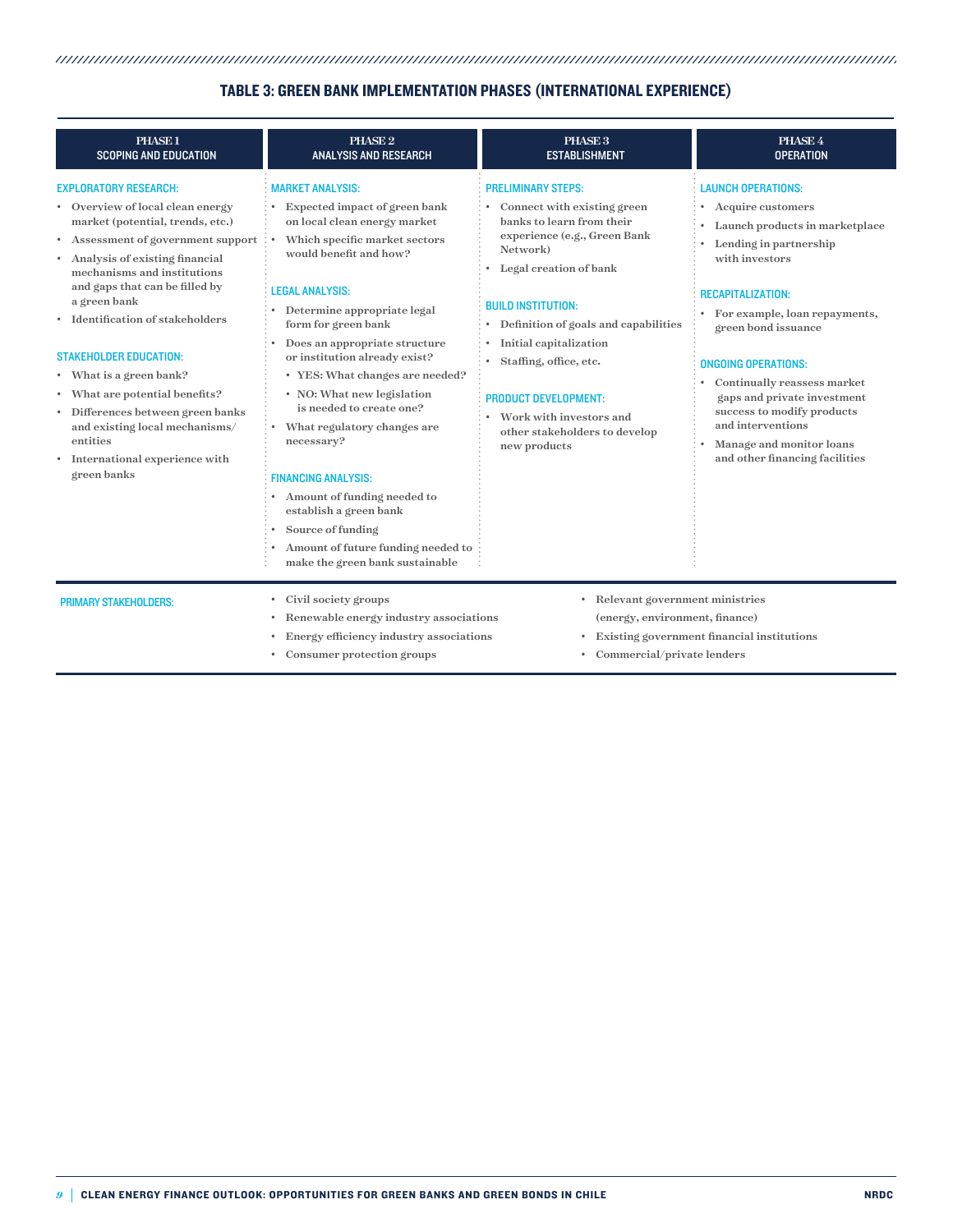# unnummuunnummuunnummuunnummuunnummuunnummuunnummuunnummuunnummuunnummuunnum TABLE 4: POTENTIAL GREEN BANK AND GREEN BOND SOLUTIONS TO OBSTACLES TO CLEAN ENERGY FINANCE

| <b>BARRIERS TO</b><br><b>FINANCING</b>                    |                                                                                                                                                                                                                                                                                                                                          | <b>EXAMPLES OF GREEN</b><br><b>FINANCING SOLUTIONS</b>                                                                                                                                                                                                                                                                                                                                                                                                                |                                                                                                                                                                                                                                                                         | <b>INTERNATIONAL</b><br><b>EXAMPLES</b>                                                                                                                                                                                                                                                                                                                                                                                                                                                                                                                                                                                                                                                                                                                                                              | <b>POSSIBLE</b><br><b>APPLICATIONS</b>                                                                                                             |
|-----------------------------------------------------------|------------------------------------------------------------------------------------------------------------------------------------------------------------------------------------------------------------------------------------------------------------------------------------------------------------------------------------------|-----------------------------------------------------------------------------------------------------------------------------------------------------------------------------------------------------------------------------------------------------------------------------------------------------------------------------------------------------------------------------------------------------------------------------------------------------------------------|-------------------------------------------------------------------------------------------------------------------------------------------------------------------------------------------------------------------------------------------------------------------------|------------------------------------------------------------------------------------------------------------------------------------------------------------------------------------------------------------------------------------------------------------------------------------------------------------------------------------------------------------------------------------------------------------------------------------------------------------------------------------------------------------------------------------------------------------------------------------------------------------------------------------------------------------------------------------------------------------------------------------------------------------------------------------------------------|----------------------------------------------------------------------------------------------------------------------------------------------------|
|                                                           |                                                                                                                                                                                                                                                                                                                                          | <b>GREEN BANK</b>                                                                                                                                                                                                                                                                                                                                                                                                                                                     | <b>GREEN BOND</b>                                                                                                                                                                                                                                                       |                                                                                                                                                                                                                                                                                                                                                                                                                                                                                                                                                                                                                                                                                                                                                                                                      | <b>IN CHILE</b>                                                                                                                                    |
| Medium-size and large NCREs interconnected to power grids | <b>NCRE PROJECTS</b><br><b>SPONSORED</b><br><b>BY SMALL AND</b><br><b>MEDIUM-SIZE</b><br><b>ENTERPRISES</b><br>These companies<br>often do not have<br>the ability to offer<br>guarantees, equity,<br>track record, etc.<br>Also, the high cost<br>associated with the<br>process of project<br>finance* hinders<br>access to resources. | • Direct equity<br>investment and<br>loans to build<br>track record<br>• Risk mitigation<br>through credit<br>enhancement<br>tools such as<br>guarantees, loan<br>loss reserves<br>$\bullet$<br>Warehousing,<br>contract<br>standardization,<br>and<br>securitization<br>to enable<br>transactions                                                                                                                                                                    | Once a project<br>is built, green<br>bonds provide<br>an opportunity<br>to refinance the<br>project at a lower<br>cost.<br>Type of bond:<br>Project bond                                                                                                                | To address a gap in the availability<br>of capital for smaller-scale projects,<br>the UK Green Bank (UKGIB)<br>committed a total of £80 million<br>to two fund managers to invest in<br>biomass projects that require less<br>than £43 million. The fund managers<br>were responsible for raising at least<br>a matching amount from private-<br>sector investors. These investments<br>are helping to demonstrate to<br>potential investors that there are<br>appropriate returns available in the<br>sector. <sup>27</sup>                                                                                                                                                                                                                                                                         | <b>First-time NCRE</b><br>projects (solar,<br>biomass, wind,<br>mini-hydro)<br>sponsored<br>by small and<br>medium-size<br>enterprises             |
|                                                           | <b>PROJECTS WITH</b><br><b>INNOVATIVE</b><br><b>TECHNOLOGIES</b><br>Lack of familiarity<br>with a project's<br>technology<br>contributes to<br>banks' perception<br>that the project<br>is riskier, making<br>it difficult and/or<br>expensive to access<br>credit.                                                                      | • Direct equity<br>investment<br>and loans to<br>help jump-start<br>technologies that<br>are new to the<br>market<br>• Risk mitigation<br>through credit<br>enhancement<br>tools (e.g.,<br>guarantees) to<br>reduce losses<br>to commercial<br>banks in the<br>event that a<br>technology or<br>project does<br>not perform as<br>expected<br>Sharing of<br>information<br>and data<br>about project<br>technology and<br>performance to<br>help expand the<br>market | Green bonds<br>are not the most<br>appropriate tool for<br>new technologies<br>initially since they<br>are geared toward<br>mature technologies<br>and low-risk<br>investments. As a<br>technology matures,<br>there may be future<br>opportunities for<br>green bonds. | To accelerate the development and<br>commercialization of an innovative<br>wave power technology, the Clean<br><b>Energy Finance Corporation</b><br>(CEFC) provided the developer<br>with an AUD\$20 million five-year<br>loan facility (credit line) secured<br>against the company's assets. For<br>this transaction, CEFC developed<br>a new financing structure designed<br>to lower the financing risks. The<br>new product combined a corporate<br>loan with project finance. The<br>transaction served as a model for<br>private-sector lenders, and the<br>developer was able to refinance and<br>replace CEFC's loan facility with one<br>from the Commonwealth Bank of<br>Australia, representing the country's<br>first wave energy financing deal by a<br>commercial bank. <sup>28</sup> | New energy<br>$\bullet$<br>storage<br>technologies<br>First-generation<br>marine energy<br>projects<br>Risk mitigation<br>for geothermal<br>energy |

\* Financing method under which banks agree to give credit for the execution of a specific project based on that project's future cash flow.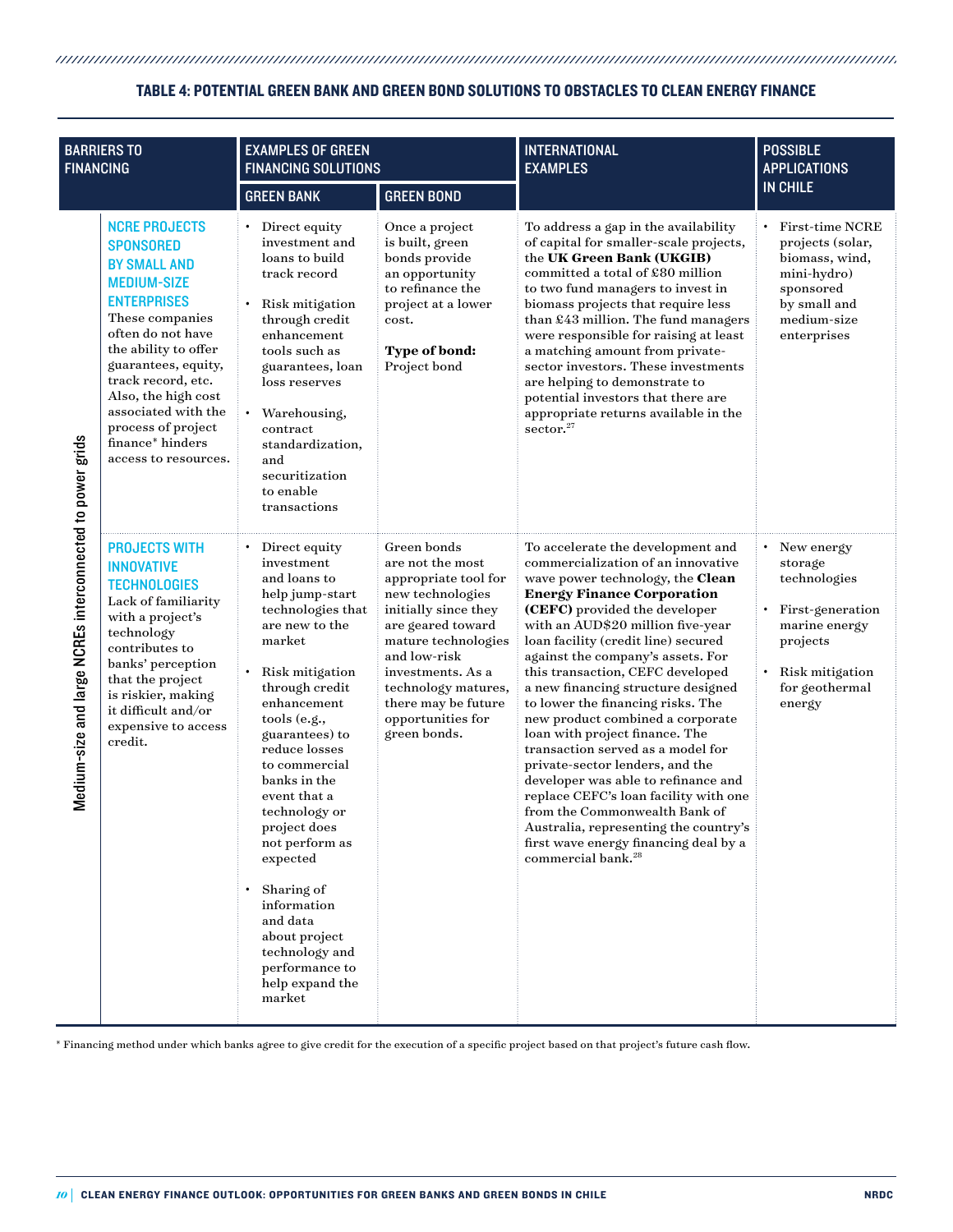# unnummuunnummuunnummuunnummuunnummuunnummuunnummuunnummuunnummuunnummuunnummuun TABLE 4: POTENTIAL GREEN BANK AND GREEN BOND SOLUTIONS TO OBSTACLES TO CLEAN ENERGY FINANCE

| <b>BARRIERS TO</b><br><b>FINANCING</b>                                            |                                                                                                                                                                                                                                                                                                                                                                                                                                                                                                         | <b>EXAMPLES OF GREEN</b><br><b>FINANCING SOLUTIONS</b>                                                                                                                                                                                                                                                                                                                                                                                                       |                                                                                                                                                                                                                                                             | <b>INTERNATIONAL</b><br><b>EXAMPLES</b>                                                                                                                                                                                                                                                                                                                                                                                                                                                                                                                                                                                                                                                                                                                                                                          | <b>POSSIBLE</b><br><b>APPLICATIONS</b>                                                                                                                                                                                        |
|-----------------------------------------------------------------------------------|---------------------------------------------------------------------------------------------------------------------------------------------------------------------------------------------------------------------------------------------------------------------------------------------------------------------------------------------------------------------------------------------------------------------------------------------------------------------------------------------------------|--------------------------------------------------------------------------------------------------------------------------------------------------------------------------------------------------------------------------------------------------------------------------------------------------------------------------------------------------------------------------------------------------------------------------------------------------------------|-------------------------------------------------------------------------------------------------------------------------------------------------------------------------------------------------------------------------------------------------------------|------------------------------------------------------------------------------------------------------------------------------------------------------------------------------------------------------------------------------------------------------------------------------------------------------------------------------------------------------------------------------------------------------------------------------------------------------------------------------------------------------------------------------------------------------------------------------------------------------------------------------------------------------------------------------------------------------------------------------------------------------------------------------------------------------------------|-------------------------------------------------------------------------------------------------------------------------------------------------------------------------------------------------------------------------------|
|                                                                                   |                                                                                                                                                                                                                                                                                                                                                                                                                                                                                                         | <b>GREEN BANK</b>                                                                                                                                                                                                                                                                                                                                                                                                                                            | <b>GREEN BOND</b>                                                                                                                                                                                                                                           |                                                                                                                                                                                                                                                                                                                                                                                                                                                                                                                                                                                                                                                                                                                                                                                                                  | <b>IN CHILE</b>                                                                                                                                                                                                               |
| aller-scale NCREs for distributed generation (net metering) or self-supply<br>င္တ | <b>SMALL PROJECT</b><br><b>SIZE</b><br>This results<br>in a general<br>lack of interest<br>from financial<br>institutions. Also,<br>developers are<br>generally unable to<br>provide guarantees<br>or participate<br>with equity. There<br>is also a lack of<br>targeted financial<br>instruments.                                                                                                                                                                                                      | • Financing<br>and credit<br>enhancement<br>Aggregation/<br>warehousing of<br>multiple small<br>projects to reduce<br>transaction<br>costs and<br>achieve project<br>scales that are<br>commercially<br>attractive<br>Standardization<br>of contracts<br>to facilitate<br>aggregation                                                                                                                                                                        | After aggregating<br>several small<br>projects, a green<br>bank can issue a<br>green asset-backed<br>security.<br>Type of bond:<br>Securitized bond                                                                                                         | The CEFC has worked with<br>financiers and energy service<br>providers to create a range of<br>financing options for agribusinesses<br>so they can generate power on-site<br>and reduce their electricity bills.<br>For example, the CEFC and National<br>Australia Bank (NAB) cofinanced an<br>innovative waste-to-energy project<br>at a poultry business. Nearly half<br>of the AUD\$2.86 million project<br>was financed by NAB, and the<br>balance was financed by CEFC, the<br>Australian government, and the<br>company. CEFC and NAB have also<br>cofinanced a project by Australia's<br>largest beef company to install solar<br>PV units across 15 sites. <sup>29</sup>                                                                                                                                | Residential or<br>commercial-scale<br>projects<br>Small-scale<br>projects in rural<br>communities<br>$(\leq 3 \text{ MW})$<br>Self-supply for<br>industry and<br>agribusiness<br>sectors (e.g.,<br>dairy, meat<br>production) |
|                                                                                   | <b>FINANCIAL</b><br><b>INSTITUTIONS</b><br><b>LACK TECHNICAL/</b><br><b>OPERATIVE</b><br><b>KNOWLEDGE</b><br>There is a<br>significant lack<br>of information<br>regarding the<br>potential of<br>sustainable energy<br>use. Furthermore,<br>financial<br>institutions<br>have difficulty<br>perceiving the<br>economic benefits<br>of these projects.<br>In addition, in<br>some cases there<br>is no experience<br>with financial<br>instruments to<br>channel resources<br>toward these<br>projects. | • Identification<br>and analysis of<br>technologies<br>that are new to<br>the local market<br>but have a track<br>record elsewhere<br>• Development of<br>risk mitigation<br>products to help<br>private banks<br>execute initial<br>transactions<br>Tracking,<br>publishing,<br>and sharing of<br>information<br>about the<br>performance<br>of projects/<br>investments<br>to further<br>reduce real and<br>perceived risks<br>("open source"<br>banking). | Initially green<br>bonds are not<br>the most suitable<br>instruments because<br>bond investors look<br>to invest in low-<br>risk technologies.<br>As the number<br>of transactions<br>increases, new<br>opportunities can<br>open up in the bond<br>market. | UNFAMILIAR TECHNOLOGY:<br><b>Connecticut Green Bank (CTGB)</b><br>helped research small-scale<br>Archimedes screw hydro turbines<br>already deployed in Europe and is in<br>the process of designing a financing<br>structure that will help implement<br>the technology in the local market.<br>Once a deal moves forward, CTGB<br>will track performance and make<br>information available. <sup>30</sup><br><b>UNFAMILIAR FINANCING STRUCTURE:</b><br>The CTGB Solar Lease program<br>was a residential and commercial<br>solar PV fund geared toward solar<br>installers. It used US\$9.5 million<br>from CTGB, including US\$3.5<br>million of federal funds, to enhance<br>credit to lower the risk for private<br>investors and attract an additional<br>US\$50 million of private capital. <sup>31</sup> | Solar rooftop<br>projects<br>Innovative mini-<br>hydro projects<br>Net metering<br>projects                                                                                                                                   |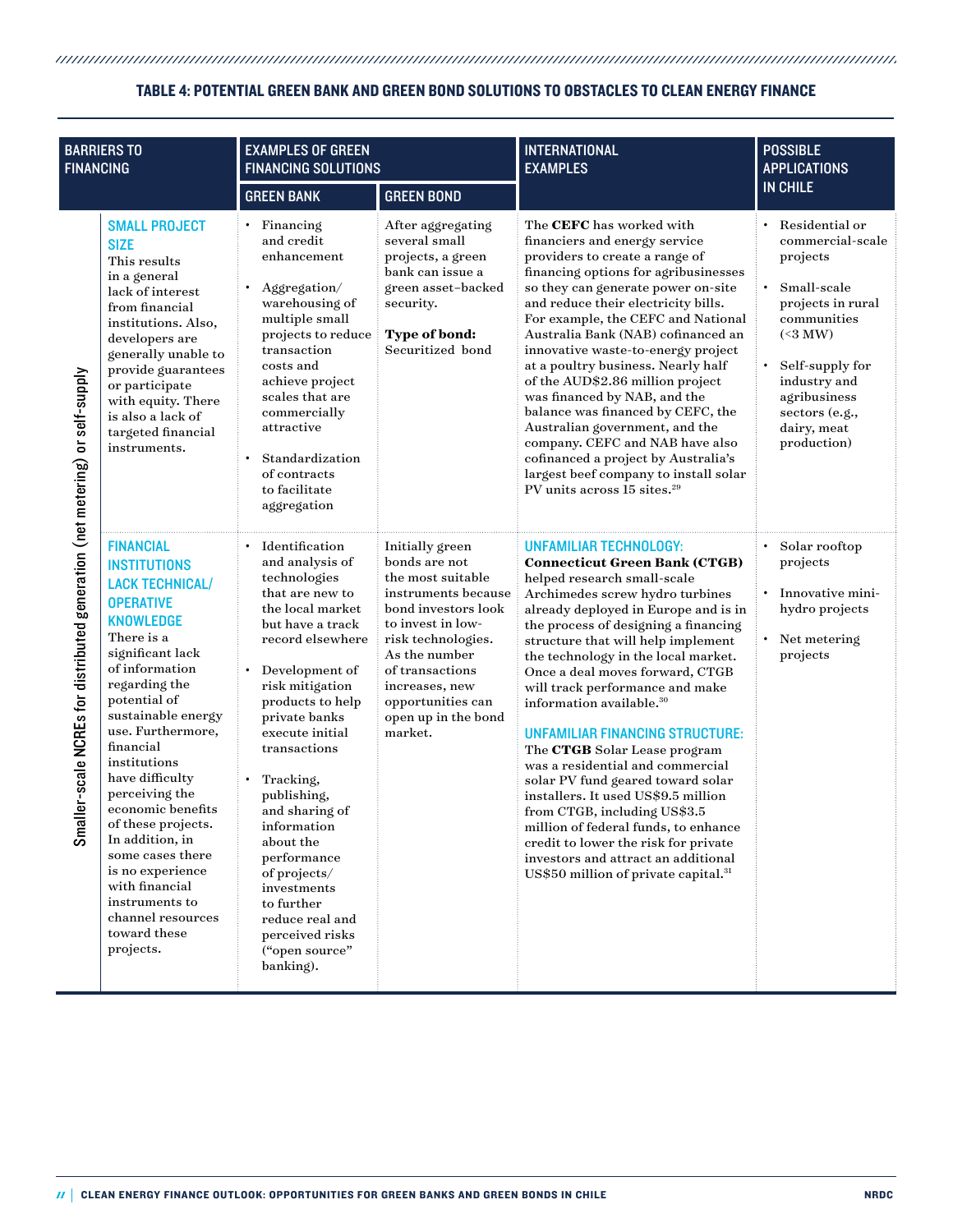# unnummuunnummuunnummuunnummuunnummuunnummuunnummuunnummuunnummuunnummuunnummuun TABLE 4: POTENTIAL GREEN BANK AND GREEN BOND SOLUTIONS TO OBSTACLES TO CLEAN ENERGY FINANCE

| <b>BARRIERS TO</b><br><b>FINANCING</b> |                                                                                                                                                                                                                                                                                                                                        | <b>EXAMPLES OF GREEN</b><br><b>FINANCING SOLUTIONS</b>                                                                                                                                                                                                                                                   |                                                                                                                                                                                                                         | <b>INTERNATIONAL</b><br><b>EXAMPLES</b>                                                                                                                                                                                                                                                                                                                                                                                                                                                                                                                                                                      | <b>POSSIBLE</b><br><b>APPLICATIONS</b>                                                                                                                                                                                                                                                               |
|----------------------------------------|----------------------------------------------------------------------------------------------------------------------------------------------------------------------------------------------------------------------------------------------------------------------------------------------------------------------------------------|----------------------------------------------------------------------------------------------------------------------------------------------------------------------------------------------------------------------------------------------------------------------------------------------------------|-------------------------------------------------------------------------------------------------------------------------------------------------------------------------------------------------------------------------|--------------------------------------------------------------------------------------------------------------------------------------------------------------------------------------------------------------------------------------------------------------------------------------------------------------------------------------------------------------------------------------------------------------------------------------------------------------------------------------------------------------------------------------------------------------------------------------------------------------|------------------------------------------------------------------------------------------------------------------------------------------------------------------------------------------------------------------------------------------------------------------------------------------------------|
|                                        |                                                                                                                                                                                                                                                                                                                                        | <b>GREEN BANK</b>                                                                                                                                                                                                                                                                                        | <b>GREEN BOND</b>                                                                                                                                                                                                       |                                                                                                                                                                                                                                                                                                                                                                                                                                                                                                                                                                                                              | <b>IN CHILE</b>                                                                                                                                                                                                                                                                                      |
| Energy efficiency projects             | <b>DIFFICULTY</b><br><b>PERCEIVING</b><br><b>ECONOMIC BENEFITS</b><br>Financial<br>institutions often<br>do not know how<br>to measure, verify,<br>and quantify the<br>economic benefits<br>of implementing<br>these projects.<br>Likewise, there is<br>a belief that the<br>payment periods of<br>these investments<br>are very long. | · Risk mitigation<br>(credit)<br>enhancement)<br>for commercial<br>banks in initial<br>transactions<br>Sharing of best<br>practices on<br>measuring/<br>quantifying<br>benefits of a<br>project<br>Standardization<br>to reduce costs<br>of individual<br>projects<br>• Reporting on<br>project outcomes | Using a<br>standardized<br>contract, a green<br>bank can aggregate<br>a series of energy<br>efficiency projects<br>that can be sold as<br>a portfolio to other<br>investors/banks.<br>Type of bond:<br>Securitized bond | In 2014, CTGB executed the first<br>securitization of commercial energy<br>efficiency assets. CTGB aggregated<br>and sold US\$30 million of bonds<br>backed by its portfolio of C-PACE<br>loans (to fund energy improvement<br>projects in commercial building).<br>The portfolio also included 750 kW<br>of solar PV systems. The proceeds<br>of the bond issuance were used to<br>recapitalize the green bank so it<br>could fund new projects. <sup>32</sup>                                                                                                                                              | Any energy<br>efficiency project<br>or solution at<br>the residential,<br>commercial, or<br>industrial scale<br>Residential green<br>building projects<br>At the industrial<br>$\bullet$<br>scale, there is a<br>wide margin and<br>opportunities for<br>energy efficiency<br>projects in<br>general |
|                                        | <b>NASCENT</b><br><b>DEVELOPMENT OF</b><br><b>ENERGY SERVICE</b><br><b>COMPANIES (ESCOS)</b><br>Financial<br>institutions are<br>still not entirely<br>familiar with the<br>ESCO model, which<br>hinders their access<br>to credit.                                                                                                    | Standardization<br>to help with<br>aggregation<br>• Warehousing<br>• Securitization<br>$\cdot$ Credit<br>enhancements<br>(e.g., warranties)                                                                                                                                                              |                                                                                                                                                                                                                         | <b>Inter-American Development</b><br>Bank (IDB) issued an energy<br>efficiency green bond in Mexico to<br>provide an alternative financing<br>mechanism for private efficiency<br>projects developed by ESCOs.<br>In the first phase, IDB financing<br>warehouses up to \$50 million to<br>aggregate a portfolio of ESCO<br>projects. In the second phase, the<br>investments are securitized through<br>issuance of green bonds in local debt<br>markets. The goal is to overcome<br>ESCOs' barriers to financing: limited<br>availability of funding sources, high<br>cost, and short terms. <sup>33</sup> | • Efficiency<br>retrofits by<br><b>ESCOs</b>                                                                                                                                                                                                                                                         |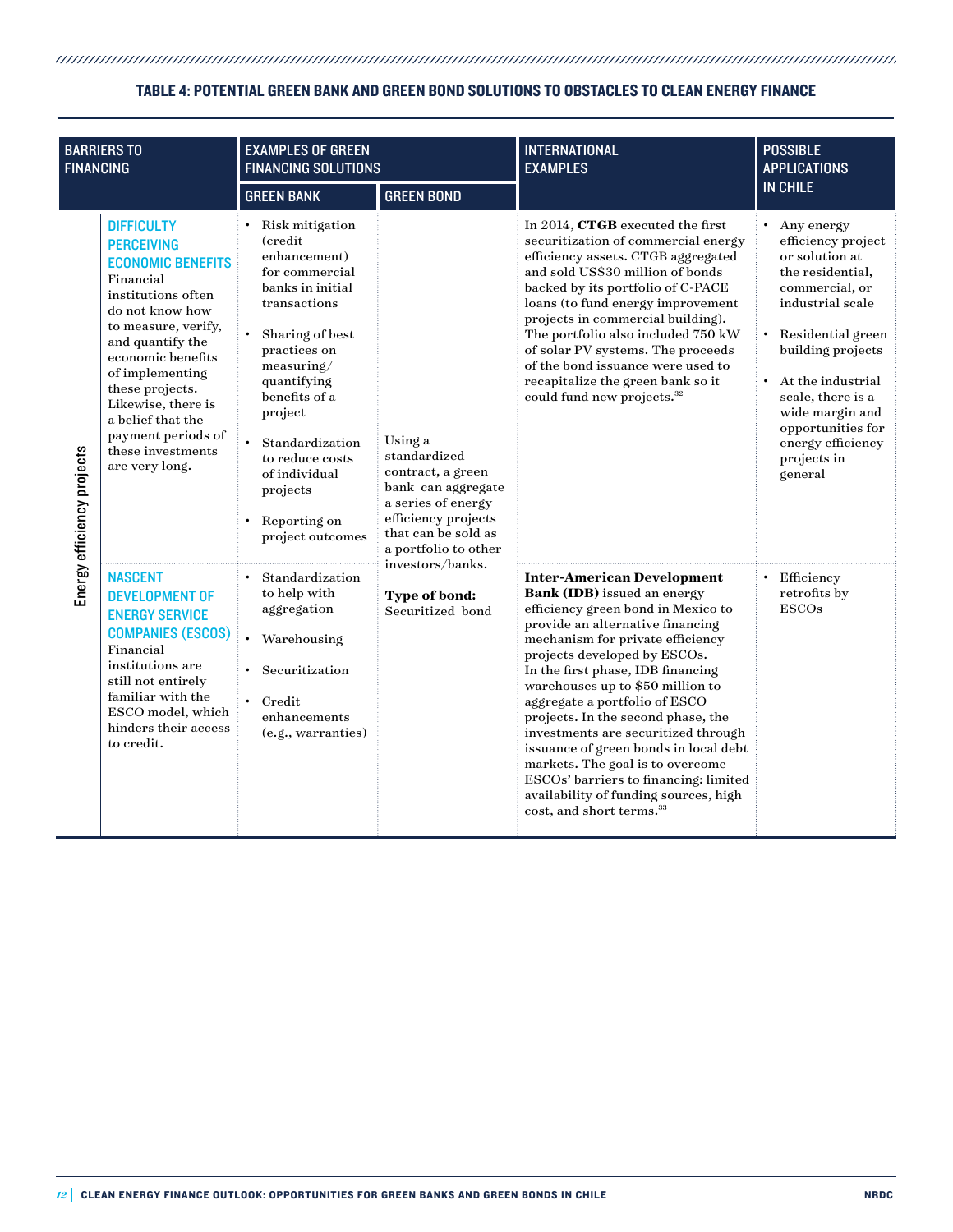#### ENDNOTES

1 Chile Ministry of Energy, *Energía 2050: Política Energética de Chile*, December 2015, [www.energia2050.cl/uploads/libros/libro\\_](http://www.energia2050.cl/uploads/libros/libro_)energia\_2050.pdf.

2 Chile Ministry of Energy, *Agenda de Energía: Un Desafío País, Progreso para Todos*, May 2014, [www.energia2050.cl/documentos.](http://www.energia2050.cl/documentos)

3 Government of Chile, *Intended Nationally Determined Contribution of Chile (INDC) for the Paris 2015 Climate Agreement*, September 2015, www4.unfccc.int/ submissions/INDC/Published%20Documents/Chile/1/Chile%20INDC%20FINAL. pdf.

4 Yinong Sun, "Green Bank Network Aims for Global Clean Energy Investment," Clean Energy Finance Forum, January 4, 2016, cleanenergyfinanceforum. com/2016/01/04/green-bank-network-aims-for-global-clean-energy-investment.

5 Antonia Eyzaguirre A., "Capacidad instalada de ERNC se quintuplica en cuatro años y energía convencional pierde peso" ["NCRE installed capacity to increase fivefold in four years and conventional energy loses weight], *El Mercurio*, February 29, 2016, [www.economiaynegocios.cl/noticias/noticias.asp?id=230200;](http://www.economiaynegocios.cl/noticias/noticias.asp?id=230200%3B)  Carlos Finat Díaz, "Chile, a case of market-driven transition to renewables," *Private Sector & Development*, No. 22 (October 2015): 16-19, [www.proparco.fr/](http://www.proparco.fr/jahia/webdav/site/proparco/shared/PORTAILS/Secteur_prive_)  $\it jahia/webdav/site/proparco/shared/PORTALLS/Section\_private\_development/$ PDF/SPD22/Article\_C\_E\_FINAT\_DIAZ\_PSD\_22\_UK.pdf. *See also* Library of the National Congress of Chile, "Law No. 20.257—Introduces amendments to the General Electrical Services Law regarding the generation of electricity with unconventional renewable energy sources (Unconventional Renewable Energy Act)," April 1, 2008, [www.leychile.cl/Navegar?idNorma=270212;](http://www.leychile.cl/Navegar?idNorma=270212%3B) Library of the National Congress of Chile, "Law No. 20.298—Encourages the expansion of the energy matrix, using unconventional renewable sources," October 22, 2013, [www.](http://www.leychile.cl/Navegar?idNorma=1055402) [leychile.cl/Navegar?idNorma=1055402.](http://www.leychile.cl/Navegar?idNorma=1055402)

6 Center for Innovation and Development of Sustainable Energy. *CIFES Report*, March 2016, cifes.gob.cl/documentos/reportes-cifes/; Chile Ministry of Energy, "Unconventional renewable energy," antiguo.minenergia.cl/minwww/ opencms/14\_portal\_informacion/la\_energia/ernc.html.

7 Consultant estimates, interviews; Antonio Astudillo M., "Banco Bice: Ho y es dificil que un proyecto de energía renovable se financie si no tiene contrato" ["Banco Bice: Today it is difficult for a renewable energy project to be financed if there is no contract"], *Diario Financiero*, October 26, 2015, [www.df.cl/noticias/](http://www.df.cl/noticias/empresas/energia/banco-bice-hoy-es-dificil-que-un-proyecto-de-energia-) [empresas/energia/banco-bice-hoy-es-dificil-que-un-proyecto-de-energia](http://www.df.cl/noticias/empresas/energia/banco-bice-hoy-es-dificil-que-un-proyecto-de-energia-)renovable-se/2015-10-23/205200.html.

8 Consultant estimates, interviews. *See also* "Presente y futuro: Análisis economico del sector eléctrico" ["Present and future: Economic analysis of the electricity sector"], *Revista Electricidad*, August 5, 2015, [www.revistaei.cl/](http://www.revistaei.cl/reportajes/presente-y-futuro-analisis-economico-del-sector-electrico) [reportajes/presente-y-futuro-analisis-economico-del-sector-electrico.](http://www.revistaei.cl/reportajes/presente-y-futuro-analisis-economico-del-sector-electrico)

9 Coalition for Green Capital, "Connecticut," [www.coalitionforgreencapital.com/](http://www.coalitionforgreencapital.com/connecticut.html.) [connecticut.html.](http://www.coalitionforgreencapital.com/connecticut.html.)

10 InterAmerican Development Bank, "Bonos verdes: Financiamiento innovador para proyectos bajos en carbono" ["Green bonds: Innovative financing for lowcarbon projects], Hablemos de Cambio Climático y Sostenibilidad blog, December 8, 2014, blogs.iadb.org/cambioclimatico/2014/12/08/bonos-verdes-solucional-deficit-de-financiamiento-para-proyectos-de-energia-limpia-y-eficienciaenergetica/.

11 International Capital Market Association, *Green Bonds Principles*, www. icmagroup.org/Regulatory-Policy-and-Market-Practice/green-bonds/green-bondprinciples/.

12 Climate Bonds Initiative, [www.climatebonds.net.](http://www.climatebonds.net/)

13 Green City Bonds Coalition, "How to issue a green muni bond: The green muni bonds playbook," [www.climatebonds.net/files/files/Green%20C](http://www.climatebonds.net/files/files/Green)ity%20Playbook. pdf; Climate & Development Knowledge Network, "Bonos verdes como mecanismos de financiamiento climátic" ["Green bonds as a mechanism for climate finance"],

January 2016, [www.fi](http://www/)nanzasdelclima.co/Presentaciones/bonos-verdes-comomecanismo-de-financiamiento-climatico.pdf; Allen Linklaters, "Focus: Green bond have come to town," April 29, 2014, [www.allens.com.au/pubs/baf/fobaf29apr14.](http://www.allens.com.au/pubs/baf/fobaf29apr14.htm.) [htm.](http://www.allens.com.au/pubs/baf/fobaf29apr14.htm.)

14 Natural Resources Defense Council, "First global green bank network will speed shift to clean energy," December 7, 2015, www.nrdc.org/ media/2015/151207.asp.

15 Green Investment Bank, [www.greeninvestmetnbank.com.](http://www.greeninvestmetnbank.com/)

16 Green Investment Bank, "Summary of transactions: Transactions to date" (accessed on March 15, 2016), [www.greeninvestmentbank.com/](http://www.greeninvestmentbank.com/)media/45015/ gib\_transaction\_table\_020316.pdf.

17 Connecticut Green Bank, [www.ctcleanenergy.com.](http://www.ctcleanenergy.com/)

18 Clean Energy Finance Corporation, [www.cleanenergyfinancecorp.com.au.](http://www.cleanenergyfinancecorp.com.au/)

19 Hawaii Green Infrastructure Authority, gems.hawaii.gov.

20 Green Finance Organization, greenfinance.jp. [as above] *See also* Ai Kaibu, "Green fund launched to accelerate low-carbon investments," *Japan Environment Quarterly* 2 (July 2013), [www.env.go.jp/en/focus/jeq/issue/vol02/topics.html#c7.](http://www.env.go.jp/en/focus/jeq/issue/vol02/topics.html#c7) 21 Organization for Economic Cooperation and Development, "Green bonds: Mobilizing the debt capital markets for a low-carbon transition," December 2015, www.oecd.org/environment/cc/Green%20bonds%20PP%20[f3]%20[lr].pdf.

22 Marilyn Ceci, "What are green bonds and why all the fuss?" Meeting of the Minds blog, February 17, 2015, cityminded.org/what-are-green-[bonds-and-why](http://cityminded.org/what-are-green-bonds-and-why-all-the-fuss-12486)[all-the-fuss-12486;](http://cityminded.org/what-are-green-bonds-and-why-all-the-fuss-12486) District of Columbia Water and Sewer Authority, "DC Water announces successful sale of \$350 million green century bonds," press release, July 10, 2014, [www.dcwater.com/site\\_archive/news/press\\_release663.cfm;](http://www.dcwater.com/site_archive/news/press_release663.cfm)  Metropolitan Transit Authority, "MTA to issue first green bonds," February 10, 2016, [www.mta.info/news-bonds-green-bonds-mta/2016/02/10/mta-issue-its](http://www.mta.info/news-bonds-green-bonds-mta/2016/02/10/mta-issue-its-first-%E2%80%98green-bonds%E2%80%99)[first-%E2%80%98green-bonds%E2%80%99.](http://www.mta.info/news-bonds-green-bonds-mta/2016/02/10/mta-issue-its-first-%E2%80%98green-bonds%E2%80%99)

23 Carlos Dominguez Ordonez, David Uzsoki, and Sangay Thinley Dorji, "Green bonds in public-private partnerships," International Institute for Sustainable Development, February 2015, www.iisd.org/sites/default/files/publications/ green-bonds-public-private-partnerships.pdf.

24 Sean Kidney, "Viva Mexico! Viva Nafin! First Mexican green bond," Climate Bonds blog, November 6, 2015, [www.climatebonds.net/2015/11/viva-](http://www.climatebonds.net/2015/11/viva-)mexicoviva-nafin-first-mexican-green-bond-%E2%80%93-issued-nafin-certified-underclimate-bond; Rogelio Varela, "Nafinsa emite primer Bono Verde en AL" ["NAFIN issues first green bond in Latin America"], *El Financiero*, November 3, 2015, [www.](http://www.elfinanciero.com.mx/mercados/nafinsa-emite-primer-bono-verde-en-al.html%3B) [elfinanciero.com.mx/mercados/nafinsa-emite-primer-bono-verde-en-al.html;](http://www.elfinanciero.com.mx/mercados/nafinsa-emite-primer-bono-verde-en-al.html%3B)  Climate Bonds Initiative, "Climate Bonds Standard," [www.](http://www/)climatebonds.net/ standards/resources/climate-bond-standard.

25 Sean Kidney, "Last reviews of the year: Peru Energía Eólica (\$204m) and Norway's Vardar (\$41 m) are new issuers," January 1, 2015, Climate Bonds blog, [www.climatebonds.net/2014/12/last-reviews-year-peru's-energia-eolica-204m](http://www.climatebonds.net/2014/12/last-reviews-year-peru%E2%80%99s-energia-eolica-204m-and-norway%E2%80%99s-vardar-41m-are-new-issuers-swedish)[and-norway's-vardar-41m-are-new-issuers-swedish](http://www.climatebonds.net/2014/12/last-reviews-year-peru%E2%80%99s-energia-eolica-204m-and-norway%E2%80%99s-vardar-41m-are-new-issuers-swedish); "Energía Eólica brings dawn to LatAm green bond market," *Latin Finance*, December 17, 2014, [www.](http://www.latinfinance.com/Article/3411361/Energia-Eolica-brings-dawn-to-) [latinfinance.com/Article/3411361/Energia-Eolica-brings-dawn-to-](http://www.latinfinance.com/Article/3411361/Energia-Eolica-brings-dawn-to-)LatAm-greenbond-market.html?ArticleId=3411361#/.VuxCK-IrK1s.

26 Interamerican Development Bank, "IDB supports energy efficiency green bonds," November 24, 2015, www.iadb.org/en/news/news-releases/2015-11-24/ latin-america-boosts-energy-efficiency,11334.html; Sean Kidney, "First round of UN Green Climate Fund projects kick-starts green securitization markets in Latin America," Climate Bonds blog, November 10, 2015, [www.climatebonds.](http://www.climatebonds.net/2015/11/first-round-un-green-climate-fund-) [net/2015/11/first-round-un-green-climate-fund-](http://www.climatebonds.net/2015/11/first-round-un-green-climate-fund-)projects-kick-starts-greensecuritisation-markets-latin.

27 Green Investment Bank. "Waste recycling and Energy from Waste – Fund Managers for Smaller Scale Deals." www.greeninvestmentbank.com/ media/25324/108675-gib-case-study-waste-funds-final.pdf.

28 Clean Energy Finance Corporation, "CEFC finance for wave power technology," www.cleanenergyfinancecorp.com.au/media/76247/cefcfactsheetcarnegie\_wave\_lr.pdf; Carnegie Wave Energy, "Carnegie and Commonwealth Bank complete Australia's first commercial bank-funded wave energy deal," November 19, 2015, carnegiewave.com/wp-content/ uploads/2015/11/151119\_ASX-CBA-Deal\_Final.pdf.

29 Clean Energy Finance Corporation, "Transforming Australian agribusiness with clean energy technology," www.cleanenergyfinancecorp.com. au/ media/76321/cefc-factsheet\_agribusiness\_lr.pdf; "CEFC and NAB co-finance innovative bioenergy project," www.cleanenergyfinancecorp. com.au/ media/63281/20130731-cefc-pdf-factsheet-darlingdownsfresheggs\_lr.pdf; "CEFC and NAB finance AACo solar installations," www. cleanenergyfinancecorp.com. au/media/62472/cefc-factsheet-aaco\_lr.pdf.

30 Private conversations with Bert Hunter, CIO de Connecticut Green Bank.

31 Kat Friedrich, "Connecticut's New Solar Lease Program Will Kindle

Economic Opportunity," June 30, 2013, Clean Energy Finance Forum, www. cleanenergyfinanceforum.com/2013/06/30/connecticut%E2%80%99s-new-solarlease-program-will-kindle-economic-opportunity; Clean Energy Finance and Investment Authority, "Agenda Item #2, Public Comments." Presentation to the Board of Directors of the Clean Energy Finance and Investment Authority. June 26, 2013, www.ctcleanenergy.com/Portals/0/board-materials/CEFIA\_BOD%20 Meeting\_Special\_062613.pdf.

32 Nick Lombardi, "In a 'watershed' deal, securitization comes to commercial efficiency," May 19, 2014, Greentech Media, www.greentechmedia.com/ articles/ read/the-first-known-commercial-efficiencysecuritization.

33 Inter-American Development Bank, "IDB to Support energy efficiency financing through the issuance of Green Bonds in Mexico," May 19, 2015, www.iadb.org/en/news/news-releases/2015-05-19/energy-efficiency-inmexico,11161.html.